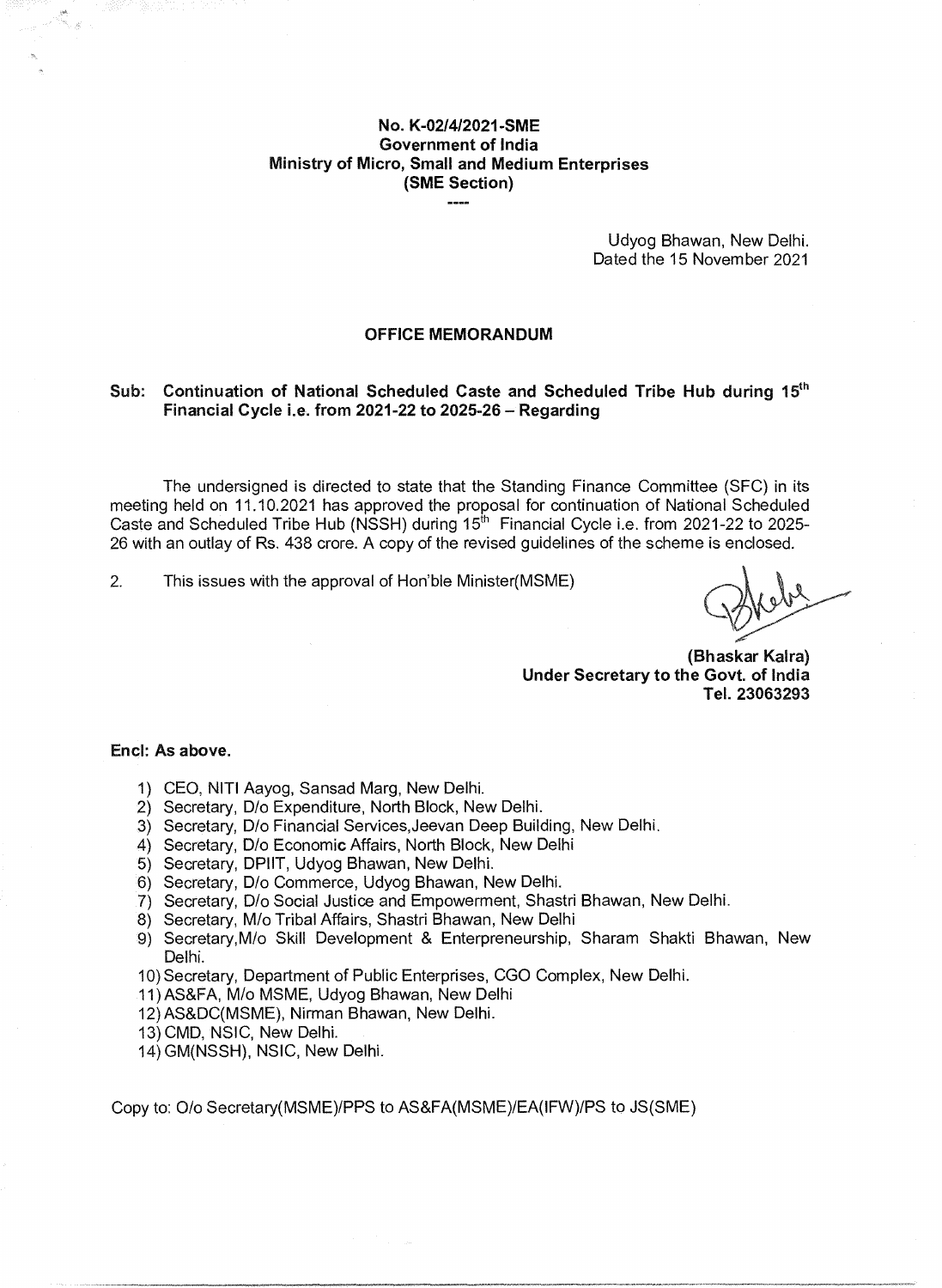### **GUIDELINES OF NATIONAL SCHEDULED CASTE AND SCHEDULED TRIBE HUB SCHEME**

### **PART — A**

#### **1. Introduction**

 $\mathbb{R}^n_{\mathbb{C}_{\geq d}}$ 

In accordance with the Budget Speech 2016-17, National Scheduled Caste and Scheduled Tribe Hub (NSSH) scheme was formally launched by the Hon'ble Prime Minister in October 2016. NSSH is aimed at capacity enhancement of SC/ST entrepreneurs and promoting "entrepreneurship culture" amongst the SC / ST population. The Scheme is empowering the SC/ST population to participate in public procurement process and fulfill the mandated target of 4% procurement from SC/ST enterprises under Public Procurement Policy by the Ministries, Departments and CPSEs.

The scheme is applicable from the date of sanction till 31.03.2026. The total plan outlay of NSSH for the period from FY 2021-22 to FY 2025-26 would be Rs. 438 crore.

#### **2. Definition of SC-ST MSEs**

Office of the DC (MSME), Ministry of MSME vide its memorandum no. **F. No. 22(1)12012-MA**  dated 20th February 2014 clarifies the definition of SC/ST Enterprises as under:

- a) In case of proprietary MSE, the proprietor shall be SC/ST
- b) In case of partnership MSE, the SC/ST partners shall be holding at least 51% shares in the unit
- c) In case of private limited companies, at least 51% shares shall be held by SC/ST promoters

#### **3. Functions of NSSH**

- a) To encourage SC/ST owned units to achieve their share of at least 4% of total procurement being made by Central/State Governments, CPSEs, and other government agencies
- b) To prepare a strategy for intervention through industry associations to sensitize, encourage and enable the SC/ST owned units for participation in Public Procurement Process
- c) Collection, collation, and dissemination of information regarding SC/ST enterprises and entrepreneurs
- d) Facilitating SC/ST Entrepreneurs to be part of vendor development programs and mentoring support by specific CPSE matching the products/services of such entrepreneurs
- e) Capacity building of existing and prospective SC/ST entrepreneurs through skill development programs
- 0 Providing handholding and mentoring support
- g) Facilitating credit linkages for SC/ST entrepreneurs
- h) Sharing of SC/ST MSEs data with CPSEs to enhance the procurement from SC/ST entrepreneurs
- i) Undertaking outreach activities for the promotion of the scheme among SC/ST population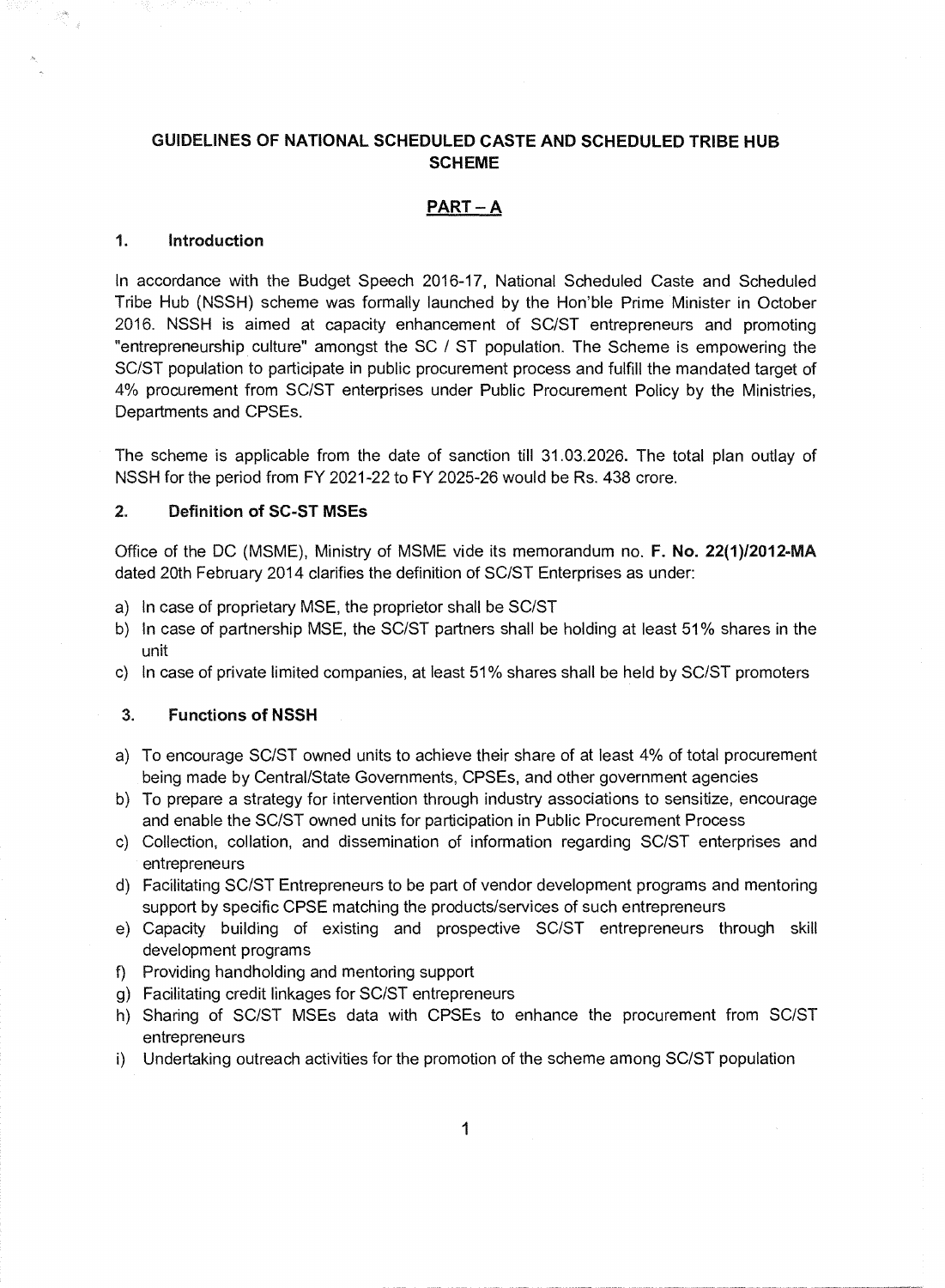#### 4. **Components/Interventions under NSSH**

Under NSSH, various components/interventions have been introduced to cater the needs of SC-ST MSEs in the areas of finance, technology, market linkages, capacity building etc. with a view to provide a conducive ecosystem. These components are

- a) Special Credit Linked Capital Subsidy for technology enablement
- b) Capacity building of existing & aspiring SC/ST entrepreneurs
- c) Support for enhancing competitiveness through various reimbursement subschemes/interventions
- d) Special Marketing Assistance Scheme (SMAS) for SC/ST entrepreneurs

The detailed guidelines of above-mentioned components have been specified in the subsequent chapters.

### **5. Governance Structure- NSSH**

Three committees have been formulated that help in the functioning of the Hub:

- **a) High Powered Monitoring Committee (HPMC)-** HPMC to be chaired by Minister of MSME with Minister/s of State (MSME) as co-chair. The committee will monitor the overall activities of the Hub and will have the power to decide about any addition of new activities/ functions for the Hub, which will be notified separately. The Committee would have the following members:
	- Minister of MSME- Chair
	- Minister(s) of State  $-$  Co-chair
	- Secretary, MSME
	- Secretary, Department of Social Justice & Empowerment
	- Secretary, Ministry of Tribal Affairs
	- CEO, **NITI** Aayog or his representative
	- Secretary. Department of Public Enterprises or his representative
	- Secretary. Department of Financial Services or representative ۰
	- AS&FA (MSME)
	- AS&DC (MSME),
	- JS (SME) ۰
	- A representative of FICCI
	- A representative of CII
	- A representative of ASSOCHAM
	- A representative of Dalit Indian Chamber of Commerce and Industry (DICCI)
	- Three representatives (one each from MSME associations)
	- CMD, NSIC  $\bullet$
	- CMD, SIDBI or his representative
	- Two representatives of State Governments.
	- Four prominent SC/ST Entrepreneurs nominated by M/o MSME ۰
	- CEO, National Skill Development Corporation (NSDC)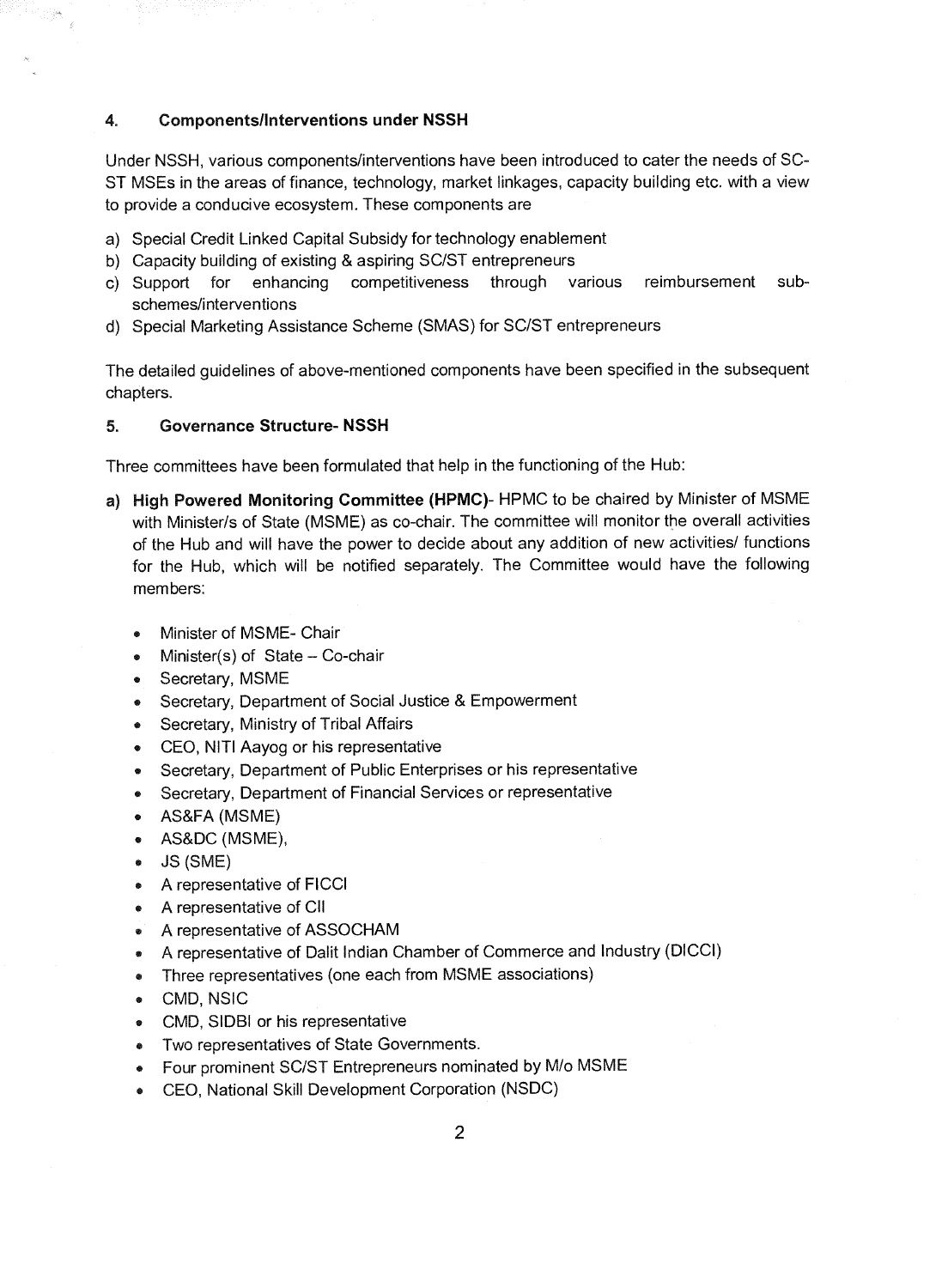- CMD, National Schedule Castes Finance and Development Corporation (NSFDC)
- CMD, National Schedule Tribe Finance and Development Corporation (NSTFDC)
- ED, RBI dealing with MSME credit,
- i. The term of Non-official members of HPMC will be three years from the first meeting of the committee after constitution. The chair will reconstitute the committee after completion of three years tenure.
- ii. The expenditure involved in the meetings of HPMC including participation of non-official members of HPMC will be met from the budgetary allocation of hub.
- **b) Advisory Committee:** Advisory Committee to be chaired by representative of Industry Associations. The Committee will advise the hub about new interventions which can be included for providing entrepreneurial support to SC/ST entrepreneurs. This will bring industry perspective to the hub for better implementation of the scheme. The Committee would have the following composition:
	- The President, DICCI to be chaired initially for 2 years
	- Joint Secretary (NSSH), Ministry of MSME
	- Chairman-cum-Managing Director, National Small Industries Corporation Limited (NSIC)
	- AS&DC or his/her representative
	- AS&FA or his/her representative
	- Representative from Industry bodies/Associations representing SC entrepreneurs
	- Representative from Industry bodies/Associations representing ST entrepreneurs
	- Representative from National Scheduled Caste Finance and Development Corporation (NSFDC)

• Representative from National Scheduled Tribe Finance and Development Corporation (NSTFDC)

- Any other member suggested by stakeholders.
- i. The term of the Advisory Committee would be two years and the chairperson of the Committee **will** be nominated afresh on rotation basis in every two years. The nomination of chairman of the Committee and Industry Associations will be made by Hon'ble Minister(MSME).
- ii. The expenditure involved in the meetings of Advisory Committee including participation of non-official members of Advisory Committee will be met from the budgetary allocation of hub.
- **c) Project Screening Committee (PSC):** Joint Secretary (SME/NSSH) to be the chairperson of the committee. The committee will have representatives from IFW, 0/o DC(MSME), KVIC, Coir Board, NSIC, and NSSH Cell. The Committee will be responsible for the following: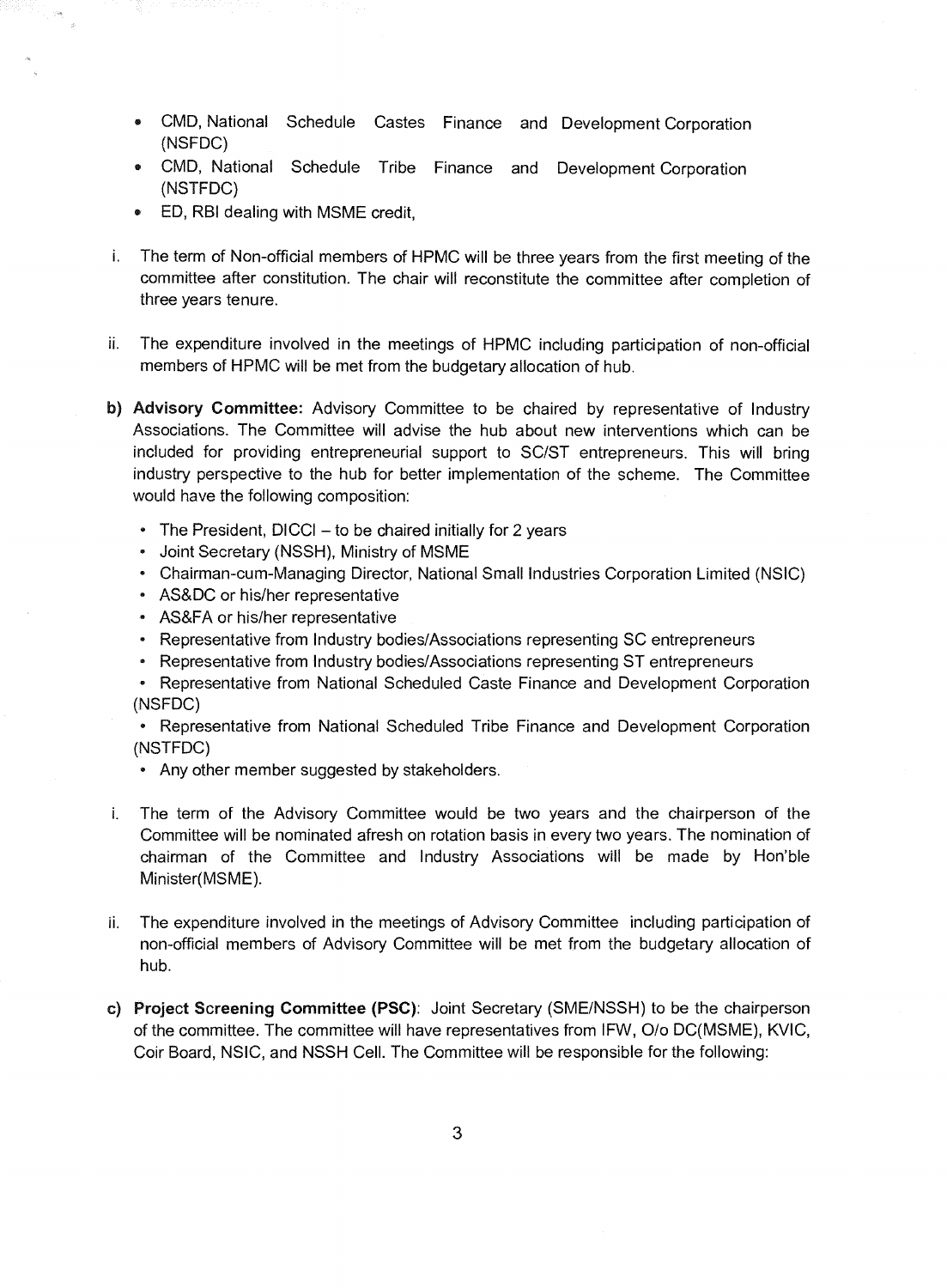- Formulation of the annual action plan of the scheme and its finalization with the approval of Secretary (MSME)
- ii. Consideration/Approval of proposals received for financial assistance under all subcomponents of the scheme
- iii. Any other activity with the approval of Secretary (MSME)

#### **d) NSSH Cell**

¥

National SC-ST Hub (NSSH) scheme of Ministry of MSME is implemented by National Small Industries Corporation (NSIC). An NSSH Cell created by NSIC to perform day to day operations related to execution of the scheme and is headed by a Senior GM level officer. The NSSH cell is reporting to Functional Director-NSIC, who is in turn reporting to CMD-NSIC.

### **6. Duration of components**

The components under National SC/ST Hub (NSSH) scheme shall remain co-terminus with the NSSH scheme.

-0-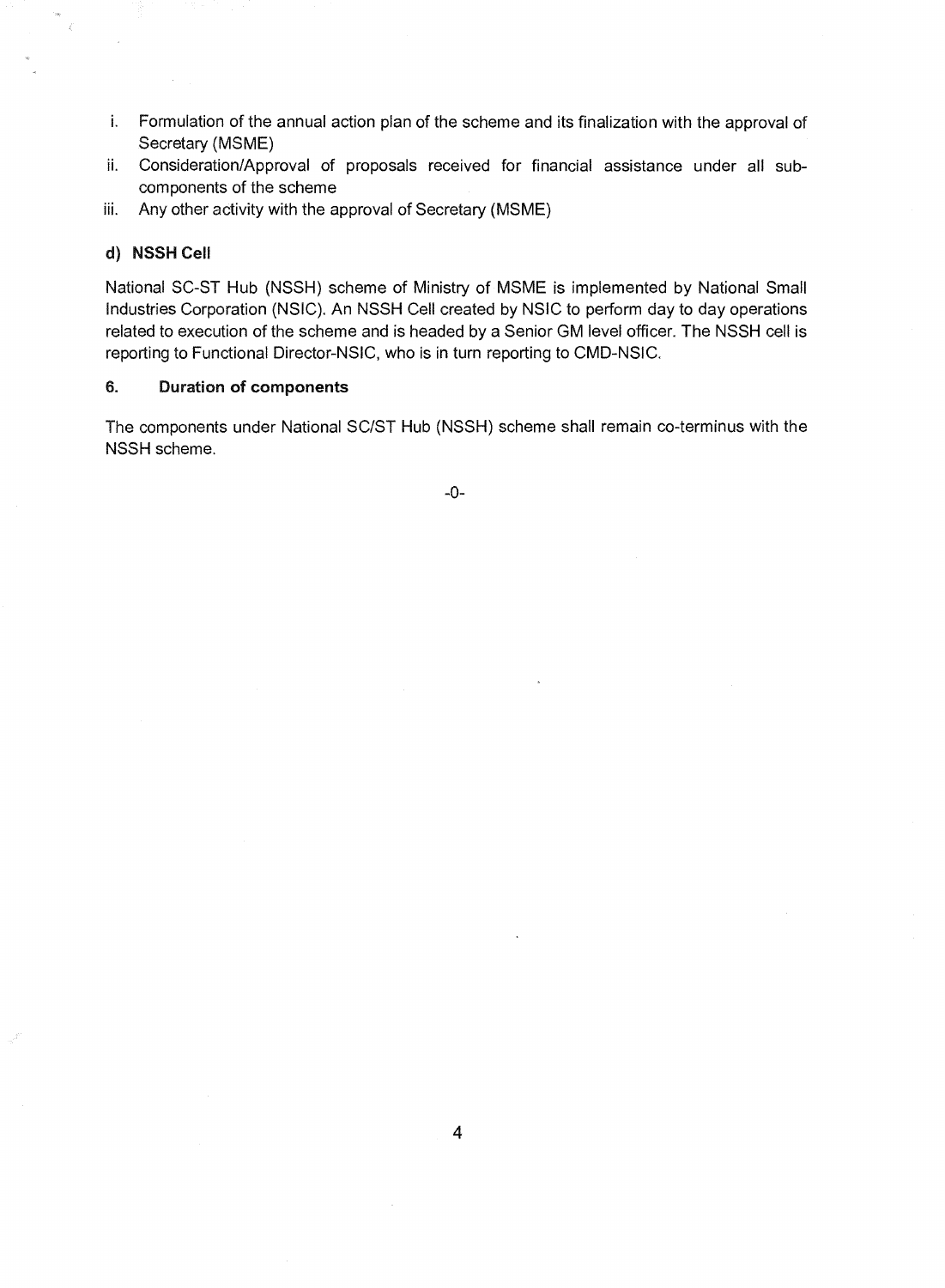## **CHAPTER- I**

### **SPECIAL CREDIT LINKED CAPITAL SUBSIDY FOR TECHNOLOGY ENABLEMENT OF SC/ST MSES**

### **1.** Objective

 $\hat{\mathcal{B}}$ 

Ministry of Micro, Small and Medium Enterprises (MSME), Govt. of India has been operating a scheme for technology upgradation of Micro & Small Enterprises called the Credit Linked Capital Subsidy Scheme (CLCSS) with effect from 01.04.2017 till 31.03.2021 to facilitate purchasing of plant & machinery by providing upfront capital subsidy to the existing as well as new MSEs.

A special provision of 25% subsidy to SC/ST MSEs under National SC/ST Hub (NSSH) on institutional finance up to Rs.1 Cr. for procurement of Plant & Machinery (i.e. a subsidy cap of Rs.25 Lakhs) without any sector specific restrictions on technology upgradation has been incorporated in the revised guideline of CLCSS and which stands effective from 17.05.2017 to ease the access to latest technology. The objective of this scheme is to promote new enterprises and support the existing enterprises in their expansion for enhanced participation in public procurement. The scheme is being implemented by 0/o DC - MSME.

#### 2. Scope of the scheme

- a) The scheme would cover SC/ST MSEs of manufacturing and service sectors.
- b) The scheme would cover the purchase of new plant & machinery and equipment through term loan from Prime Lending Institutions (PLIs) for all manufacturing sectors and service sectors as brought out in the National Industrial Classification (NIC) code respectively on which banks/financial institutions are offering business loans, subject to consent/NOC from Pollution Control Board (wherever applicable)
- c) Industries covered under the RED category as per the Classification of industries for consent management (Schedule- VIII, rules 3(2) and 12 of Ministry of Environment & Forests, Govt. of India) shall not be eligible for subsidy under the above scheme.
- d) Subsidy for the SC-ST MSEs of service sector shall be applicable from the date of issuance of the guidelines.

#### 3. Eligibility Conditions

- (i) Sole Proprietorships, Partnerships, Co-operative societies, Private and Public limited companies owned by SC/ST Entrepreneurs of MSE sector engaged in the manufacturing and service activities are eligible for seeking assistance.
- (ii) It is mandatory to have a valid Udyam Registration for availing the subsidy under SCLCSS.
- (iii) Eligibility for capital subsidy under the Scheme is not linked to any re-finance Scheme of the Nodal Agency (ies). Hence, it is not necessary that the PLI will have to seek refinance in respect of the term loans sanctioned by them from any of the refinancing Nodal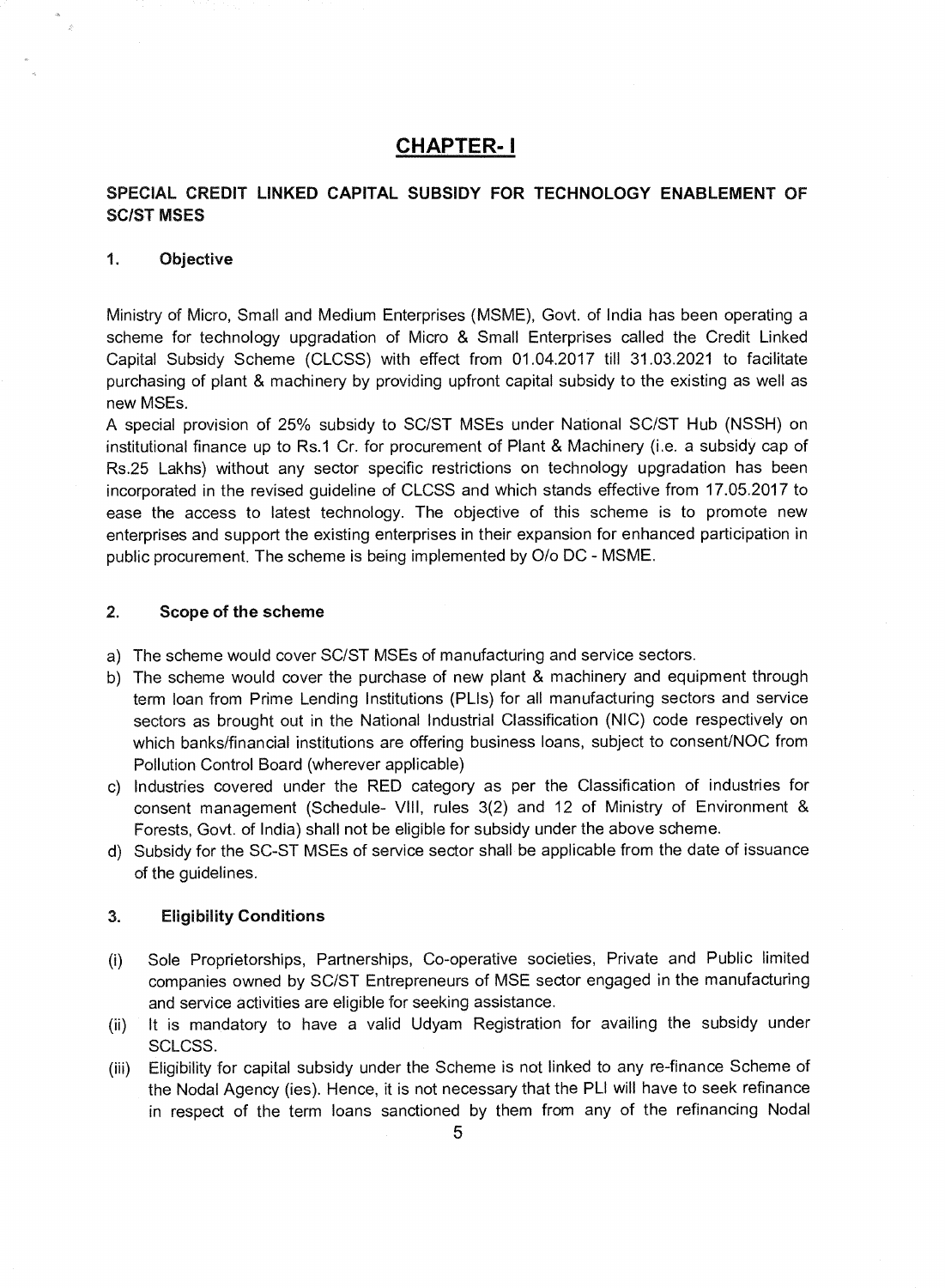Agencies.

- (iv) SC/ST Units graduated from small scale to medium scale are eligible for subsidy under SCLCSS for three years from the date of graduation.
- (v) Industry graduating from small scale to medium scale on account of sanction of additional loan under this scheme shall be eligible for assistance.
- (vi) Fabricated and second-hand plant and machinery shall not be eligible for consideration for subsidy under this component.
- (vii) SC/ST owned MSEs who have already availed subsidy under the existing CLCSS/ SCLCSS, before the date of notification of this scheme, may claim additional subsidy on account of difference in the rate of subsidy for procurement of plant and machinery after issuance of notification in this regard, which is now permissible under this scheme. The overall limit on the subsidy shall be Rs. 25 lakh. Further, an Undertaking shall be obtained from the applicant SC-ST MSEs, duly signed by its Proprietor / Partner / Director regarding availment of subsidy under CLCSS/SCLCSS earlier.
- (viii) MSEs availing subsidy under this scheme shall be eligible for all other types of subsidy except any other Central Government subsidy for technology up-gradation.
- (ix) In calculating the value of plant & machinery (manufacturing sector) and equipment (service sector), the following shall be excluded, namely:
	- a) The cost of equipment such as tools, jigs, dies, moulds, and spare parts for maintenance and the cost of consumable stores
	- b) The cost of installation of plant & machinery and equipment
	- c) The cost of purchase/ subscription/ installation of licensed software and other related digital services
	- d) The cost of research & development equipment and pollution control equipment (except, where they are approved for specific products /subsector by the Committee of Experts, and firefighting equipment).
	- e) The cost of generator sets, and extra transformer installed as per the regulations of the State Electricity Board (except where gas-based generator sets have been approved for specific products /sub-sector by the Committee of Experts.
	- f) The bank charges /service charges paid to the State Small Industries Corporation, Gap Funding
	- g) The cost involved in procurement or installation of cables, wiring, bus bars, electrical control panels (not those mounted on individual machines), oil circuit breakers or miniature circuit breakers which are necessarily to be used for providing electrical power to the plant & machinery or for safety measures.
	- h) Transportation charges (excluding of sales-tax and excise) for indigenous machinery from the place of manufacturing to the site of the factory.
	- i) Charges paid for technical know-how for the assembly of plant & machinery and equipment
	- i) Cost of such storage tanks which store raw materials, finished products only and are not linked with the manufacturing process
- (x) In the case of imported machinery, the following shall be included while calculating the value of plant & Machinery and equipment: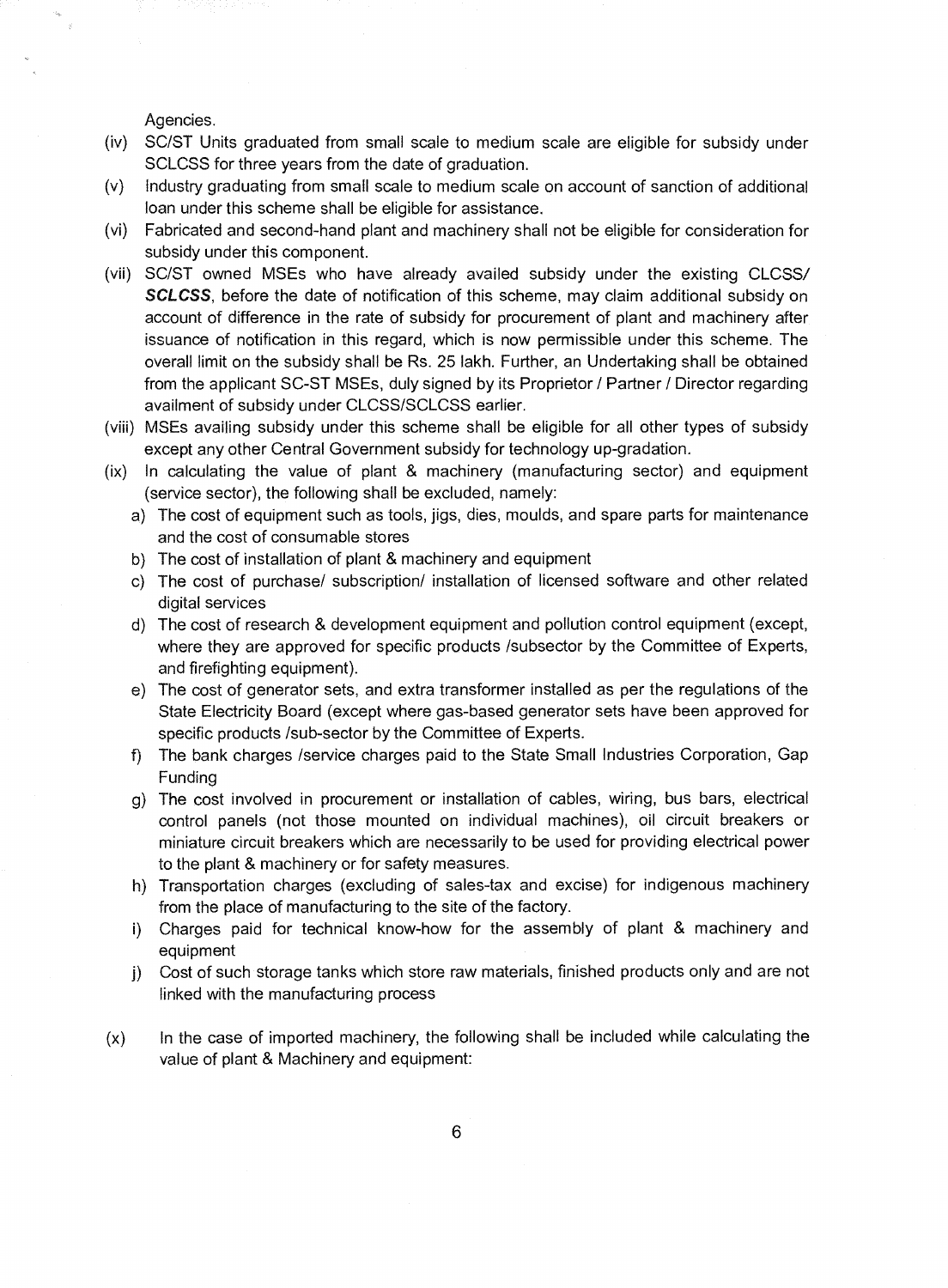- Import duty (excluding miscellaneous expenses as transportation from the port to the site of the factory, demurrage paid at the port).
- The shipping charges
	- Custom clearance charges; and
	- GST

### **4. Application Procedure**

The Nodal banks/ agencies notified from time to time by Ministry of MSME will submit the application of SC-ST MSEs on the dedicated online software. The nodal banks/ agencies would consider proposals only in respect of credit approved by their respective branches, whereas, for other Primary Lending Institutions (PLI), SIDBI and NABARD would be the nodal agencies for release of subsidy under this scheme.

### **5. Time Limit for applying for Subsidy**

Eligible claim with reference date (date of release of last instalment of term loan) of each quarter should reach up to the end of next quarter. For example, if the reference dates falling between 1st January 2022 to 31st March 2022 the claim should be forwarded latest by 30th June 2022.

### **6. Disbursement of Subsidy**

Banks will follow the principle of First -In -First -Out (FIFO) while submitting the claims online under SCLCSS Scheme. The principle of First -In -First -Out (FIFO) will also be followed by the NSSH Cell for disbursement of subsidy to the eligible beneficiary unit.

The beneficiary unit will have to remain in commercial production/service for three years after installation & commissioning of the plant & machinery and equipment, on which subsidy under the SCLCSS has been availed. To ensure this, the subsidy released by the Government under SCLCSS will be kept in the form of a Term Deposit of equivalent amount for three years with effect from the "reference date". The Term Deposit Receipt (TDR) as indicated before will not be eligible for earning any interest, neither it can be hypothecated/ pledged by the beneficiary unit/ Banks as security against any other liabilities/ loans. On the expiry of the prescribed retention period of three years, Banks will liquidate the TDR and credit the proceeds into the loan account of the beneficiary after being satisfied that the requisite terms and conditions of SCLCSS including continuity of commercial production/service of the beneficiary unit are duly adhered to.

In the event of foreign currency Term Loans sanctioned by Banks/ PLIs, the relevant subsidies are to be retained by Banks in the shape of TDR in domestic currency.

**-0-**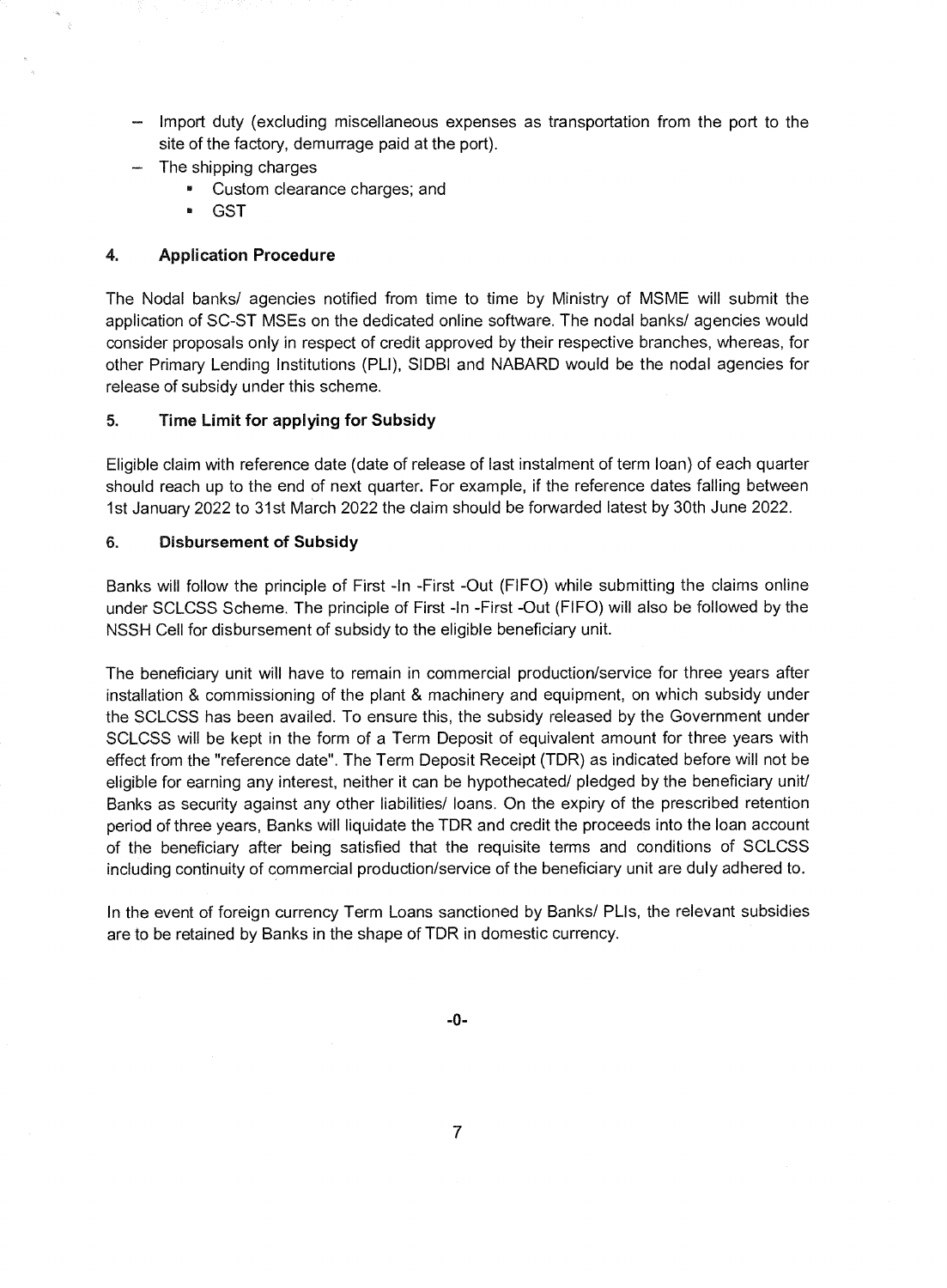## **CHAPTER-H**

### **CAPACITY BUILDING AND TRAINING PROGRAMS**

### **A. Skill Development Programs**

#### **1. Objective**

Capacity building is one of the key interventions to meet the objectives of National SC-ST Hub (NSSH). Various entrepreneurship and skill development training programs are being conducted for promoting entrepreneurship among SC/ST entrepreneurs.

### **2. Eligible training institutions**

- a. Training Institutions of Central Government, State governments and their Public Sector Undertakings and Government Autonomous institutions
- b. Private institutions / NGOs are not covered for assistance for conducting capacity building training programs under NSSH.

#### **3. Eligibility criteria for candidates**

- a. Candidates belonging to SC/ST community.
- b. The age of candidates must be above 18 years on the day of commencement of training

#### **4. Scope and Scale of Assistance**

- a. NSQF compliant courses shall be considered under NSSH.
- b. The cost of both residential and non-residential training programs would be determined as per the most recent notifications regarding Common Norms issued by the Ministry of Skill Development & Entrepreneurship, Govt. of India. Cost will include the cost of overheads such as motivational camps for selection of eligible candidates, charges towards hiring of space / equipment (if any), electricity/ water, stationary, man-hour cost of deployment of project personnel, post training follow-up activities etc.
- c. The training programs are to be conducted by the approved institutions at their head quarter and extension centers where the infrastructure is owned/ managed by the institutions.
- d. The training program allocated to an institution cannot be outsourced to any other third party.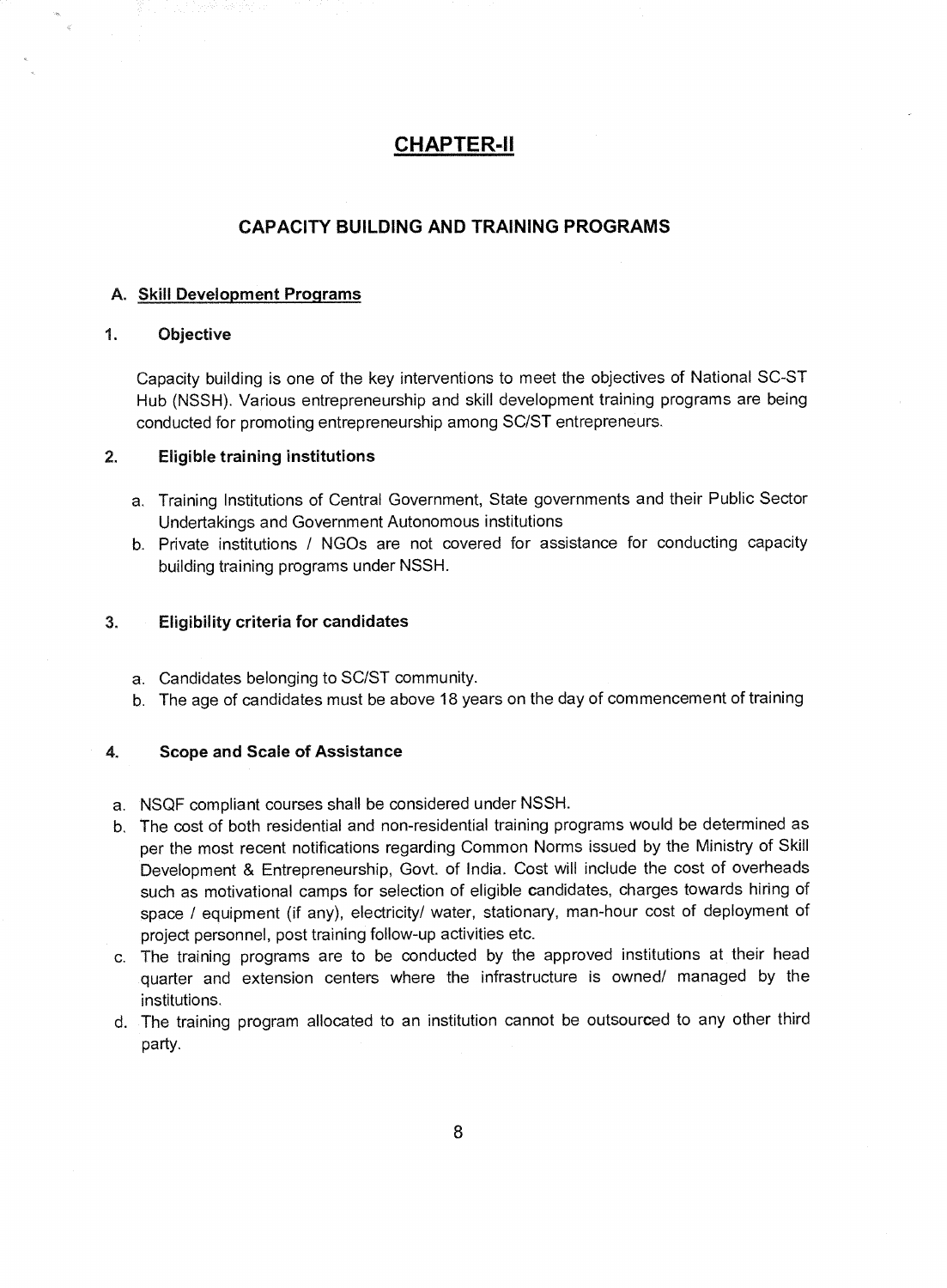#### **5. Payment terms**

- a) The training cost will be released to training institutes on 50:40:10 pattern
	- o 50% as advance amount on approval of training proposal,
	- $\circ$  40% on training completion and submission of Utilization Certificate and,
	- o 10% on submission of outcome report.
- b) The outcome report to be submitted within 6 months from completion of training program. Outcome report to include- Self-employed / Job placement in case of aspiring entrepreneurs and support for linkage with CPSEs, tender participation, bank loan facilitation, enrollment on GeM. GST registration and increase in turnover in case of existing entrepreneurs.
- c) Success rate criteria: The criteria for release of outcome based 10% payment of training fee is as under:

| Self-employed / Job Placement | <b>Disbursement</b> |
|-------------------------------|---------------------|
| Less than 20%                 | Ni                  |
| Above 20%                     | Full 10% payment    |

- d) Institutes to submit an undertaking that attendance and all necessary documents (Aadhar card, Voter ID/ Driving License/Passport, age proof, caste certificate, UAM/ Udyam Registration) submitted by the candidates at the time of enrolment for the course are verified by the institute.
- e) On successful completion of training programs, the concerned training institution shall furnish the Utilization Certificate to the implementing agency as per the GFR format as applicable.
- f) In case it is found that the financial assistance has been claimed falsely or fraudulently or assistance for the same item / activity has been claimed under some other scheme also, implementing agency shall be entitled to recover the entire assistance amount with interest, in addition to taking other legal and / or penal action, as deemed necessary.
- g) PSC has the right to revise the ratio of payment to training institutions based on the justification given by them at the time of allocation of training programs.
- h) The institution must give an undertaking, confirming that it has not availed any funding for the same training program under any other government scheme or private program and the training programs under NSSH have not been sub-contracted in any manner.
- Minimum **75%** attendance to be maintained. Financial assistance will not be admissible i) w.r.t. candidates with less than **75%** attendance.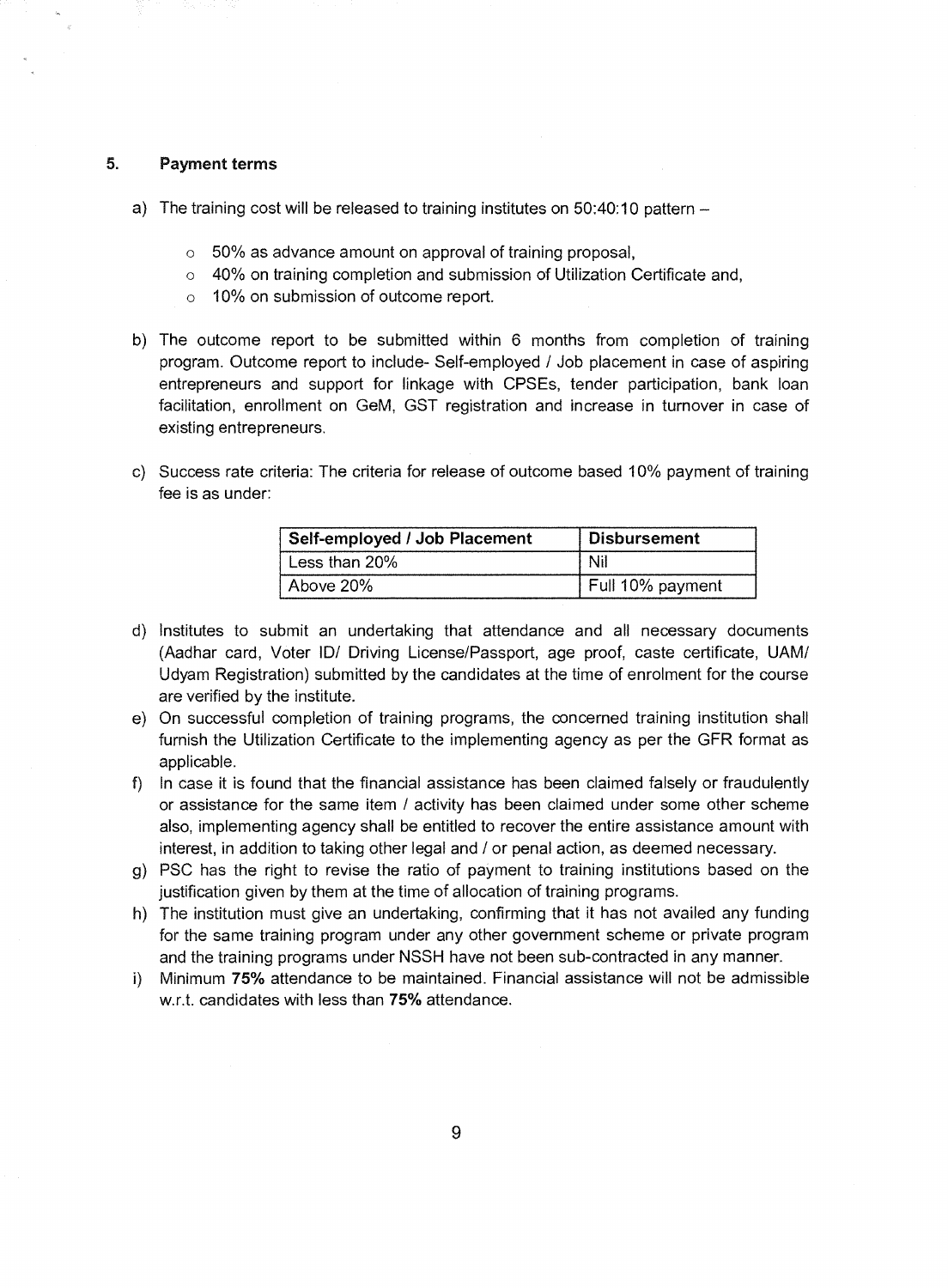#### **6. General Instructions for conducting training program:**

#### **• Candidate Mobilization**

- i. Outreach activities such as advertisement in local newspapers, media, brochures, distribution of leaflets, etc. for mobilization of the candidates may be undertaken by the institute.
- ii. Candidates with clear intent and interest must be considered for the training programs.
- iii. The institute must follow the transparent and stringent criteria for selection of the candidates.
- iv. Candidates are not allowed to apply for more than two courses in a financial year.
- v. The training institute are encouraged to mobilize SC/ST candidates from nearby areas preferably aspirational districts.
- vi. Preference should be given on participation of female and divyang SC/ST candidates.

#### **Selection of candidates**

- i. Training institution to ensure transparent process for selection of candidates, and in no case the candidate be repeated for the same course.
- ii. The concerned institution shall be responsible for ensuring the quality of inputs as well as certifying the actual participation of trainees in the training program.
- iii. The institute to obtain the candidates' documents such as ID proof (preferably Aadhar, in case of unavailability of Aadhar Voter ID/Driving License/Passport can be considered), age proof, caste certificate, and UAM/Udyam Registration (in case of existing entrepreneurs). These documents to be verified by the institution with the originals and copy of documents to be kept as record for audit purposes.

#### **• Mode of Training Program:**

- All training courses are to be conducted physically except for courses where  $\mathbf{i}$ . MSDE/NSDC have allowed conducting training programs in digital mode as per the list specified by them.
- **ii.** Training institution to specify the mode of training (Physical/ Digital) at the time of submission of proposal.

### **• Reference Material/ Documentation:**

- **i.** Candidates to be given course calendar and study material on which name of the scheme must be mentioned. Also, candidates be provided with details of MSME schemes.
- Orientation program to include details of Ministry of MSME including various ii. schemes of the Ministry particularly National SC-ST Hub Scheme
- iii. Training plan induding training program start date, end date, and timings to be shared by the institution prior to commencement of the program. The institute to ensure that the training program is carried out as per the plan shared. In case of any changes in the shared plan, prior approval of NSSH cell must be taken.
- iv. Candidates data to be uploaded on www.nsshdatabase.in portal within 3 days of commencement of training.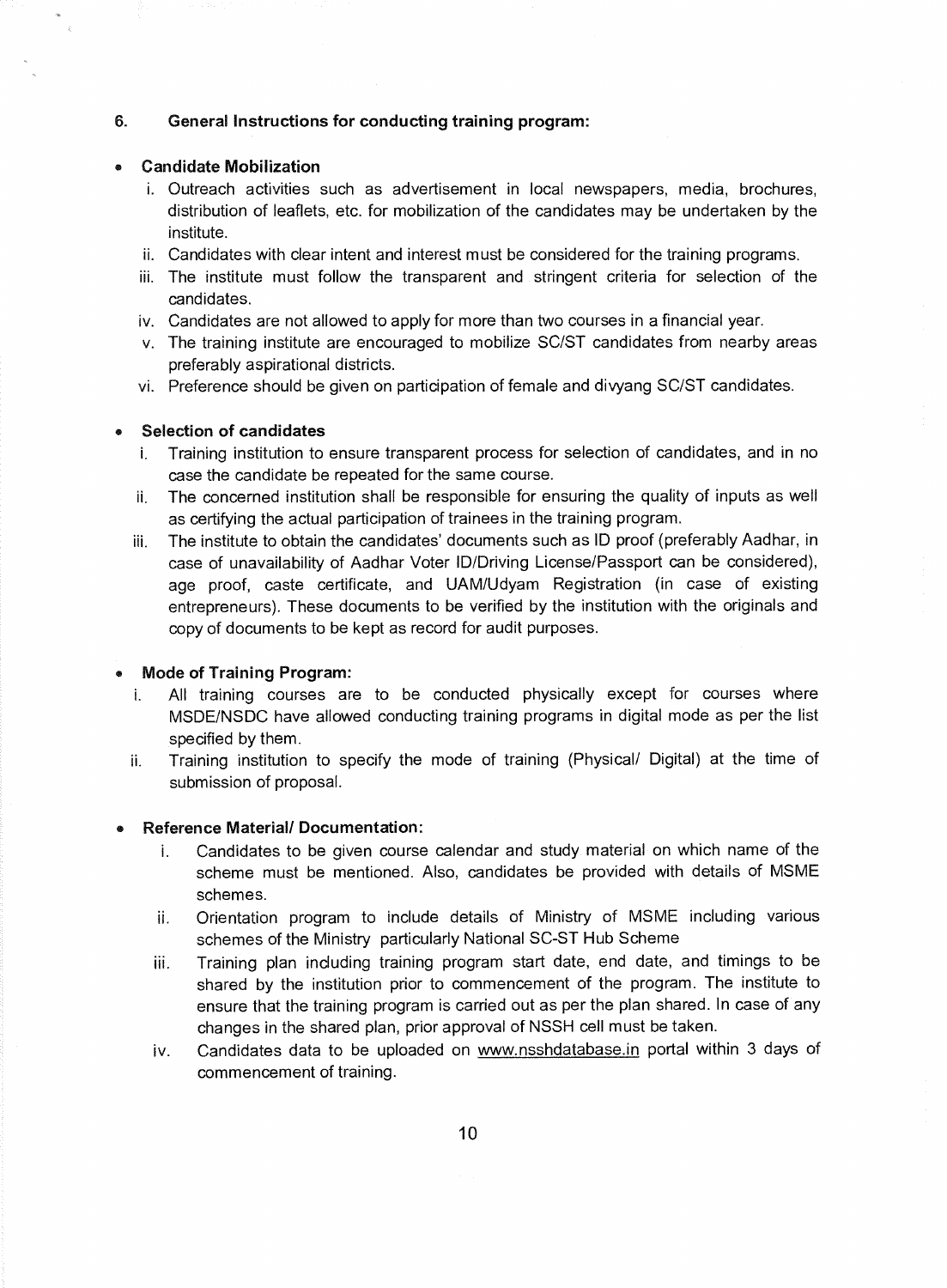- V. All the training program related documentation must be maintained (to be maintained for minimum of 5 years or till the audit for the training courses allotted is completed at training institution) at the training center as record for audit purposes. The following documents to be maintained by the institutions:
	- Biometric Attendance
	- Candidate feedback form
	- Video Recording of at least one session per day of training program in a CD/DVD
	- $-$  Photographs of training programs
	- Social Category Certificate
	- ID proof (Aadhar Card, Pan Card etc.)
- vi. For online training programs, summary sheet of daily attendance should be maintained with 'in' and 'out' timings for the candidates attending the training sessions. The training institute may also capture the attendance using their institute's online learning system.
- vii. Institutes to submit an undertaking that attendance and all necessary documents as mentioned above are verified by the institute.
- viii. Candidate-wise outcome report (to be submitted within 6 months from completion of training program).

## **B. Toolkit distribution for capacity building training programs**

### **1. Eligibility criteria**

The toolkits to be distributed for the training programs of advance levels (NSQF 4 — NSQF 10, as per NSQF framework)

### **2. Terms and conditions for distribution of toolkits**

- a) Training institutions to whom advance level training programs have been allotted during the same financial year are eligible for toolkit distribution.
- b) It should be ensured that the product (i.e. toolkit) being procured and distributed should be as per defined standards and also meet the requisite quality/technical standards. The procurement would be by following Government approved procedures.
- c) Details of toolkit including its content and cost to be shared by the training institution for approval at the time of submitting proposal for capacity building training programs.
- d) The institution would be responsible for procurement of such toolkits or any contents thereof by way of following purchase procedure as per **GFR** and instructions issued by Ministry of Finance from time to time.
- e) The tool kits should be distributed within 45 days of completion of the training programs to the eligible candidates. In case of any deviation, institute may have to refund the advance amount with interest.
- f) The record of procurement and distribution of toolkits should be maintained by the training institute for audit purposes.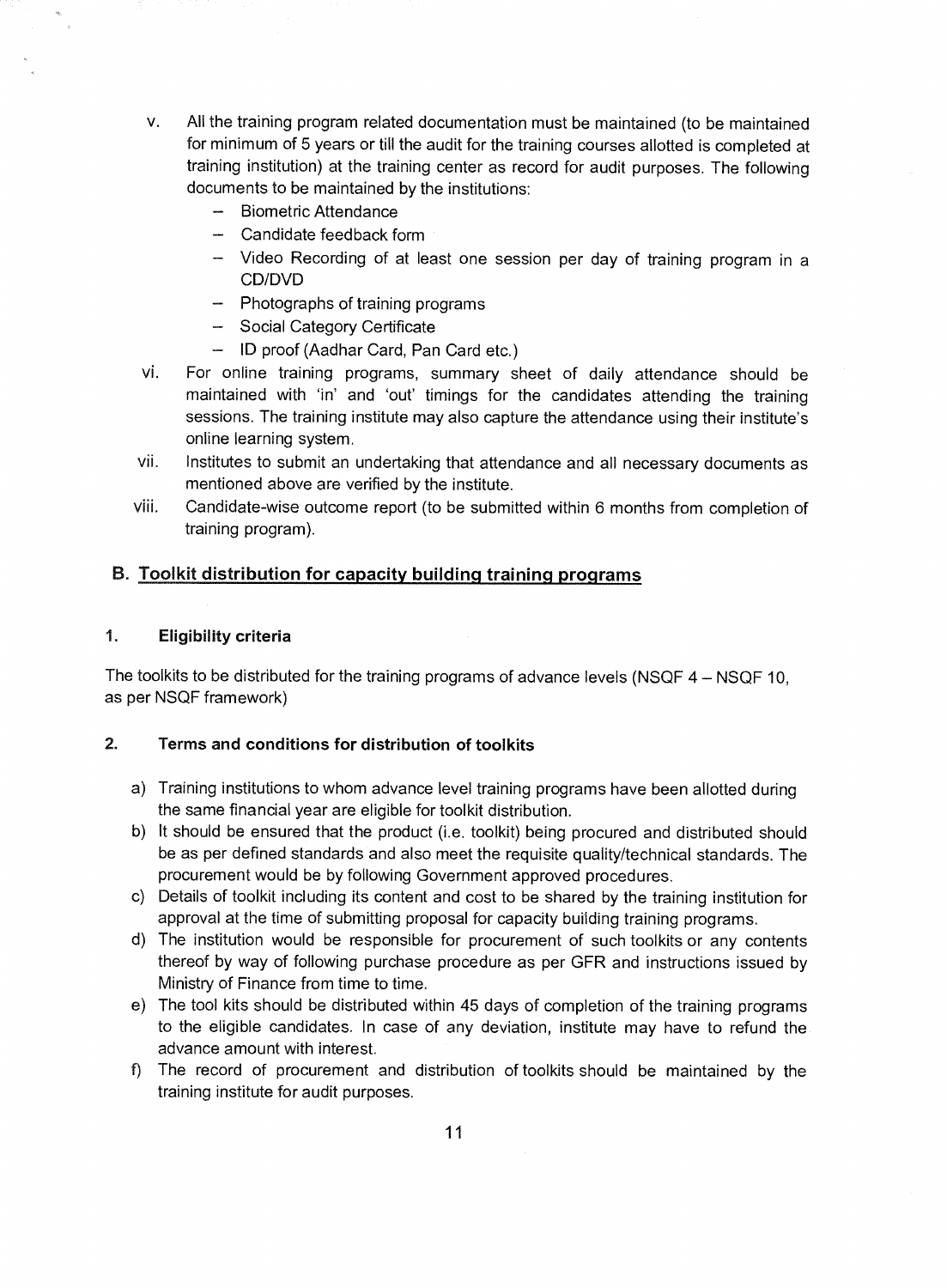g) The training institute must share prior information with NSSH regarding the date of distribution of toolkits. The information shall be shared at least one week in advance.

### 3. **Scale of Assistance**

The maximum limit on cost of toolkit is Rs. 50,000/- (including GST) per toolkit per candidate.

### **4. Payment terms**

- a) Financial assistance for toolkit to be released on 50:50 pattern-
	- $\circ$  50% as an advance amount to be released along with first installment of advance amount for conducting training program and;
	- o Remaining 50% on completion of toolkit distribution and submission of Utilization Certificate as per GFR
- b) A candidate is eligible for toolkits once only.
- c) In case it is found that the assistance has been claimed falsely or fraudulently or assistance for the same item / activity has been claimed under some other scheme also, the Ministry of MSME shall be entitled to recover the entire assistance amount with interest, in addition to taking such other legal and / or penal action, as deemed necessary.

### 5. **Documentation**

- a) Related documentation must be maintained at the training center as record for audit purposes. The following documents to be maintained by the institutions:
	- o List of candidates in standard format who have been given toolkits duly signed and sealed by the head of the training institution.
	- o Acknowledgement / receipt of toolkit from candidates in standard form with item-wise complete details of toolkit
	- $\circ$  Documents of candidates (to be maintained for minimum of 5 years or till the audit for the training courses allotted is completed at training institution)
		- Identity proof (Aadhar Card/ in case Aadhar is not available then other government issued ID Proof such as PAN Card, Driving License, Voter ID Card, Passport or any other government issued id proof)
		- Caste certificate
	- Photographs of toolkit distribution ceremony and biometric attendance of successful  $\circ$ candidates on the date of toolkit distribution ceremony should be furnished by the institution.
	- o A copy of invoice regarding purchase of tool kits
- b) Institutes to submit an undertaking that attendance and all necessary documents as mentioned above are verified by the institute.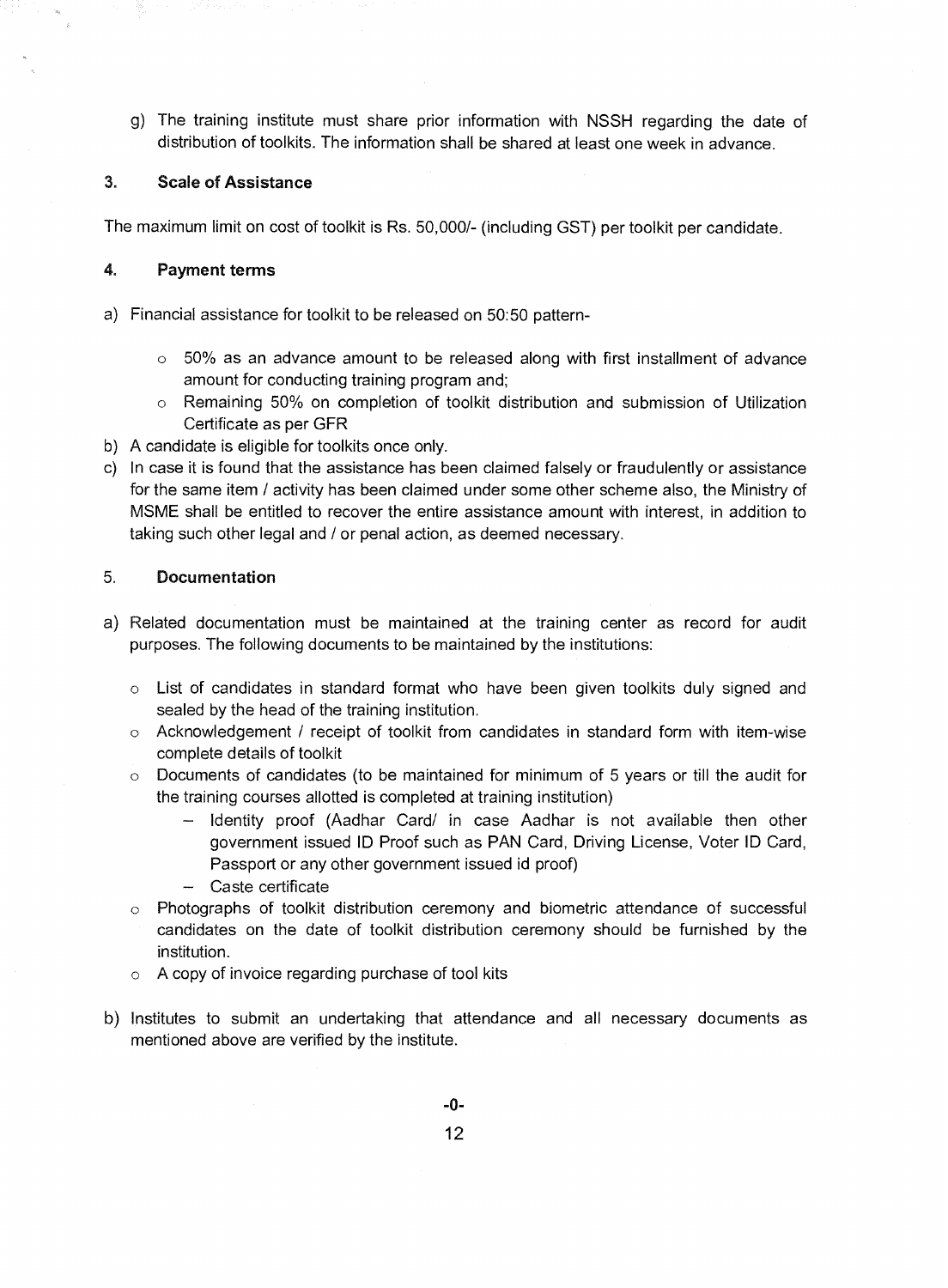## **CHAPTER-III**

**SUPPORT FOR ENHANCING COMPETITIVENESS THROUGH VARIOUS INTERVENTIONS/SUB-SCHEMES** 

## **1. Interventions to enhance competitiveness of SC-ST MSEs**

#### **(I) Reimbursement of Bank Loan Processing Fee**

This component has a provision for reimbursement of processing fees charged by the Financial Institutions for availing business loans (both against fund and non-fund-based limits) to SC/ST MSEs. The assistance under this scheme will be limited to 80% or Rs. 1,00,000 (excluding GST and all other applicable taxes), whichever is less, on processing fees paid to/ charged by the bank, only after availing such business loans in a financial year.

SC/ST MSEs availing loans from any Scheduled Commercial Banks, Non-Banking Finance Companies (NBFCs), and State Finance Corporations will be considered under the scheme.

#### **(II) Reimbursement of Bank charges for Performance Bank Guarantee**

The component has provision for reimbursement to SC/ST MSEs on bank charges paid to the bank for issuance of Performance Bank Guarantee (PBG) in favor of the buyer departments (Central Ministries, Central Public Sector Enterprises (CPSE), State departments and State Public Sector Enterprises) from where some work has been awarded to such MSEs. The assistance under this scheme will be limited to 80% or Rs. 1,00,000/- (excluding GST and all other applicable taxes), whichever is less, on PBG charges paid in a financial year.

The charges paid for Performance Bank Guarantee (PBG) obtained from any Financial Institutions (Scheduled Commercial Banks) that were stipulated by and/or acceptable to the buyer department are eligible for reimbursement under the Scheme.

The scheme does not cover PBGs submitted, if any, as earnest money deposit (EMD).

#### **(III) Testing Fee Reimbursement**

The component has provision for reimbursement on testing fee charged by various NABL or BIS accredited laboratories across the country to SC-ST MSEs. The scheme can be availed multiple times in a financial year by SC/ST MSEs, but the financial assistance shall be restricted to 80% or Rs. 1,00,000/- (excluding GST and other applicable taxes), whichever is less, per SC/ST MSEs per financial year.

Testing services related to Raw-materials, semi-finished products, and finished products from NABL/ BIS accredited Lab or Lab of any Central/State Department/Public Sector Undertaking and license or certification given by Bureau of Indian Standards (BIS), shall be eligible for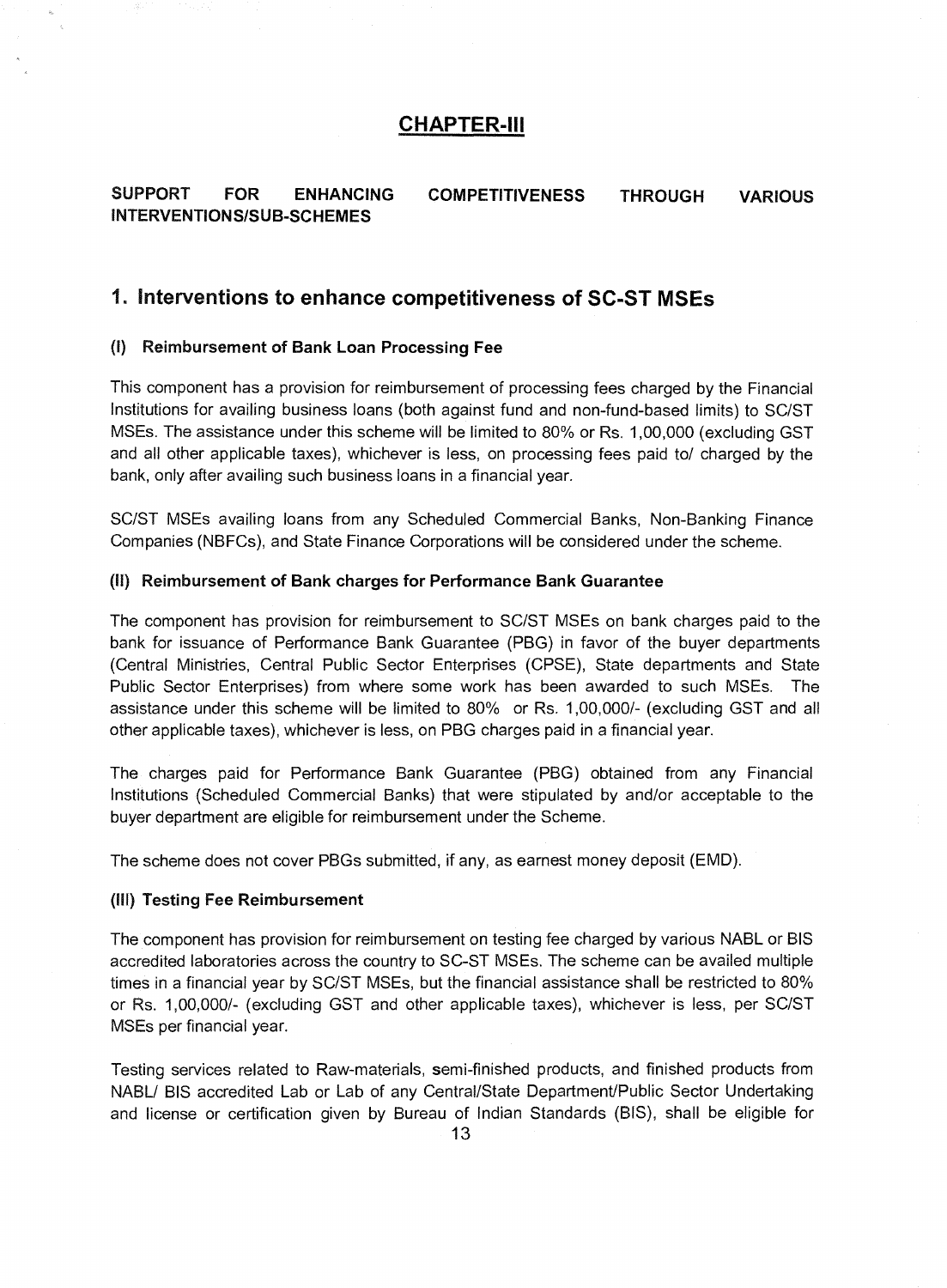reimbursement only after submission of the final attested testing report and other documents as listed in the guidelines.

#### **(IV) Reimbursement of membership /subscription/entry fee of Export Promotion Council**

The assistance under this scheme will be limited to 80% or Rs. 20,000 (excluding GST and all other applicable taxes), whichever is less, per financial year to an SC/ST MSE, on annual membership subscription fee / one-time subscription charges/entry fee charged by various Export Promotion Councils (EPC). Mandatory submission of attested copy of valid Registration Cum Membership Certificate (RCMC) issued by the respective Export Promotion Council (EPC).

The details of EPCs are provided on the website of NSSH. The membership of multiple EPCs is allowed within the overall capped amount of Rs. 20,000/- per enterprise in a financial year.

### **(V) Reimbursement of Course Fees to Top 50 NIRF Rated Management Institutions for short term training of SC/ST entrepreneurs**

The assistance under this scheme will be limited to 90% of course fees or Rs.1,00,000/- (One Lakh Only), whichever is lower, excluding GST and other applicable taxes and 10% of the fee would be contributed by the beneficiary. The fee to be reimbursed will cover Course/ Participation Fees as well as Boarding and Lodging for residential courses. The SC/ST entrepreneur and their ward will be eligible for a maximum of 2 courses in total in a financial year. In case of an enterprise owned by more than one entrepreneur, the same limit of two training programmes with reimbursement of Rs. 1,00,000/- or 90% of course fee (whichever is less) in one financial year will be applicable.

A list of shortlisted institutes as per NIRF ranking will be uploaded on **vvww.scsthub.in.** The interested candidates may refer to the website of respective institute or contact the institute directly to seek details about the short-term courses conducted by the institute.

#### **(VI) Reimbursement of membership in Government promoted E-Commerce Portals**

The component has provision for reimbursement of Annual Membership / Subscription fee of Government promoted e-commerce portals such as GeM, e-khadi, TRIFED, Tribes India, MSME Mart, etc. to SC/ST MSEs.

The financial assistance may be provided 80% or maximum of Rs. 25,000/- (excluding applicable taxes) whichever is less, per financial year for new as well as renewals for SC/ST MSE.

#### **(VII) Reimbursement of Single Point Registration Scheme**

The component has provision for reimbursement of 100% subsidy to obtain NSIC's Registration under the Single Point Registration Scheme (SPRS) for government purchases with a nominal fee of Rs. 100/,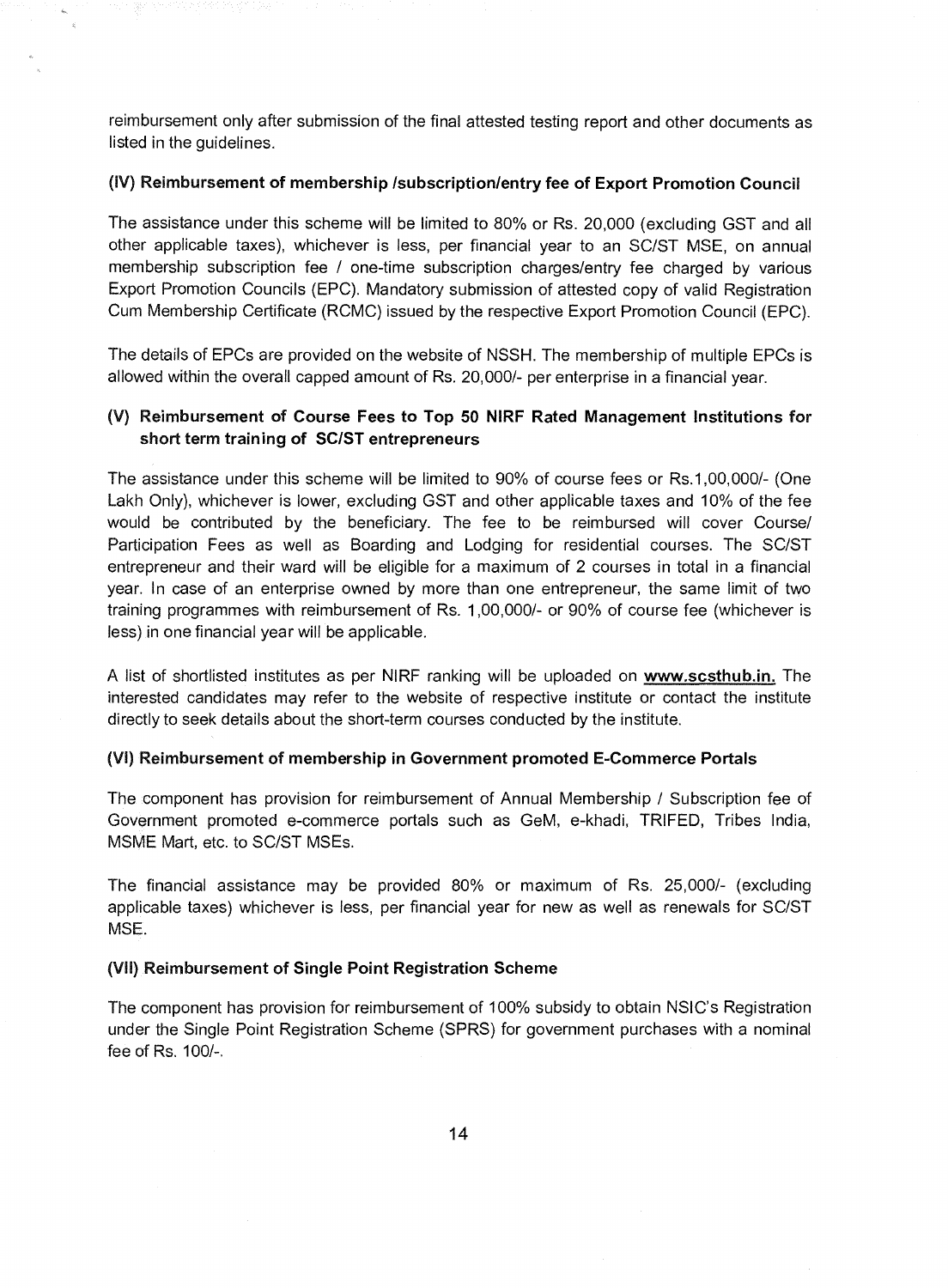Micro & Small Enterprises (MSEs) shall have to apply either online on our website www.nsicspronline.com or on the prescribed application form in Duplicate and to be submitted to the concerned Zonal/Branch Office of NSIC or NSSH Office located nearest to the unit. The application form containing Terms & conditions are available free of cost from all offices of the NSIC. The guidelines attached with the Application Form provide a checklist for the documents that are required to be submitted along with the application.

#### $2<sup>2</sup>$ **Application Procedure for aforementioned Interventions/subschemes**

The scheme is envisioned to be implemented through online provision developed on NSSH website, CSC-VLEs platform and banks portal. Eligible claim(s) with reference date of each quarter to reach by end of next quarter. For example, if the reference date falling between 1st January 2022 to 31st March 2022 the claim to be forwarded latest by 30th June 2022 to the implementing agency. The reference dates for each of the sub-schemes are mentioned as below:

- (i) The date when bank loan processing fee debited from the beneficiary's account
- (ii) The date when bank charges on Performance Bank Guarantee debited from beneficiary's account
- (iii) The date of issuance of Registration cum Membership Certificate (RCMC) / Subscription Fees Receipt/ Entry Fees Receipt issued by the respective Export Promotion Council (EPC)
- (iv) The date when testing fee paid by the beneficiary
- (v) The date when annual fee/ subscription charges paid by the beneficiary

#### 3. **Release of funds**

- i. The approved amount would be released to aggregating agencies such as Banks/NBFCs/EPCs/QCUBIS/Agencies managing Government promoted portals through the PFMS portal and subsequently in the bank account of applicant units.
- ii. In the case of individual applications, the approved amount would be reimbursed through the PFMS portal in the bank account of applicant units for which application is to be submitted in the prescribed format.

### 4. **Other Conditions**

• Clubbing these components with any other scheme is not permitted. Any SC-ST MSE availing reimbursement under all the above-mentioned components cannot avail reimbursement, from any other scheme of government or private agencies.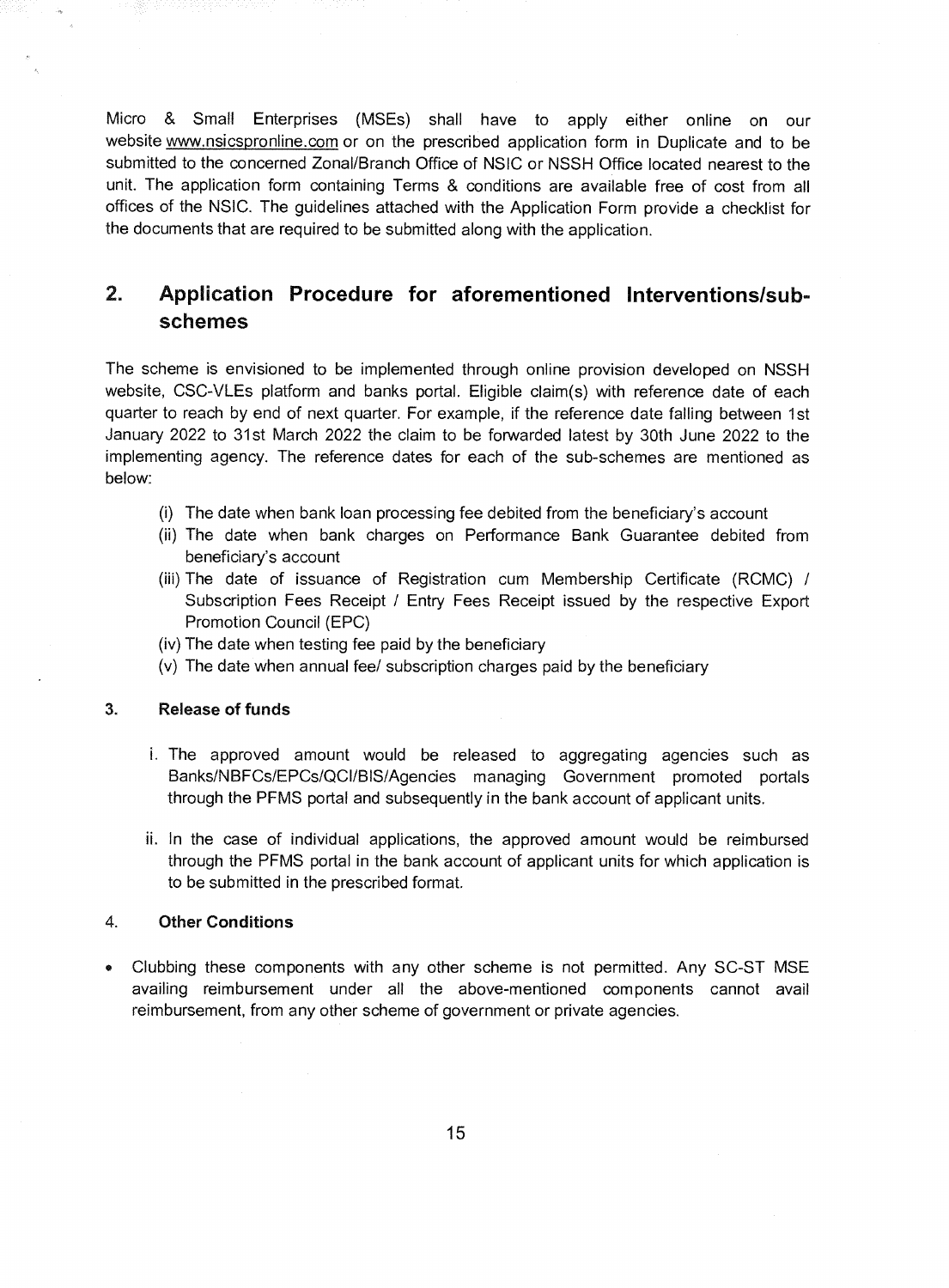### **List of documents to be uploaded/submitted with the application form**

### **Reimbursement of Bank Loan Processing Fee**

- o Self-certified copy of Udyam Registration (UR) & GST (if applicable)
- o Self-certified copy of PAN Card In case of proprietorship, PAN card of SC/ST proprietor ought to be submitted
- Copy of Caste Certificate of proprietor/ all partners/ directors  $\circ$
- Details of shareholding in case of partnership / Pvt. Ltd/LLP firm. In case of partnership concerns, shareholding of the enterprise would be required to ascertain status of the MSE as SC/ST MSE (shareholding of SC/ST entrepreneur to be > 51%). Copy of Partnership Deed for Partnership Firm / Memorandum and Article of Association in case of LLP/Private Limited Company are required
- o Bank attested (signature with stamp) debit statement with Bank Loan Processing Fee charges mentioning Loan number and applicant MSE's name/valid payment receipt/ original receipt of bank loan processing fee paid by the applicant/ system generated GST Invoice, etc.
- Business loan availment certificate/ disbursement certificate/bank statement substantiating the fact that business loans have been availed
- o Bank attested (signature with stamp) copy of loan sanction letter
- o Cancelled Cheque of the current account of the enterprise from which Bank loan processing charges have been debited
- o Proof of transferred amount as reimbursement by NSSHO/ NSIC through PFMS under the scheme, where any such assistance is availed earlier within the same financial year

### **II. Reimbursement of Bank charges for Performance Bank Guarantee**

- $\circ$  Self-certified copy of UR & GST (if applicable)
- o Self-certified copy of PAN card- In case of proprietorship, PAN card of SC/ST proprietor ought to be submitted
- o Copy of Caste Certificate of all promoters
- Details of shareholding in case of partnership / Pvt. Ltd / LLP firm. In case of  $\circ$ partnership concerns, shareholding of the enterprise would be required to ascertain status of the MSE as SC/ST MSE (shareholding of SC/ST entrepreneur to be > 51%). Copy of Partnership Deed for Partnership Firm / Memorandum and Article of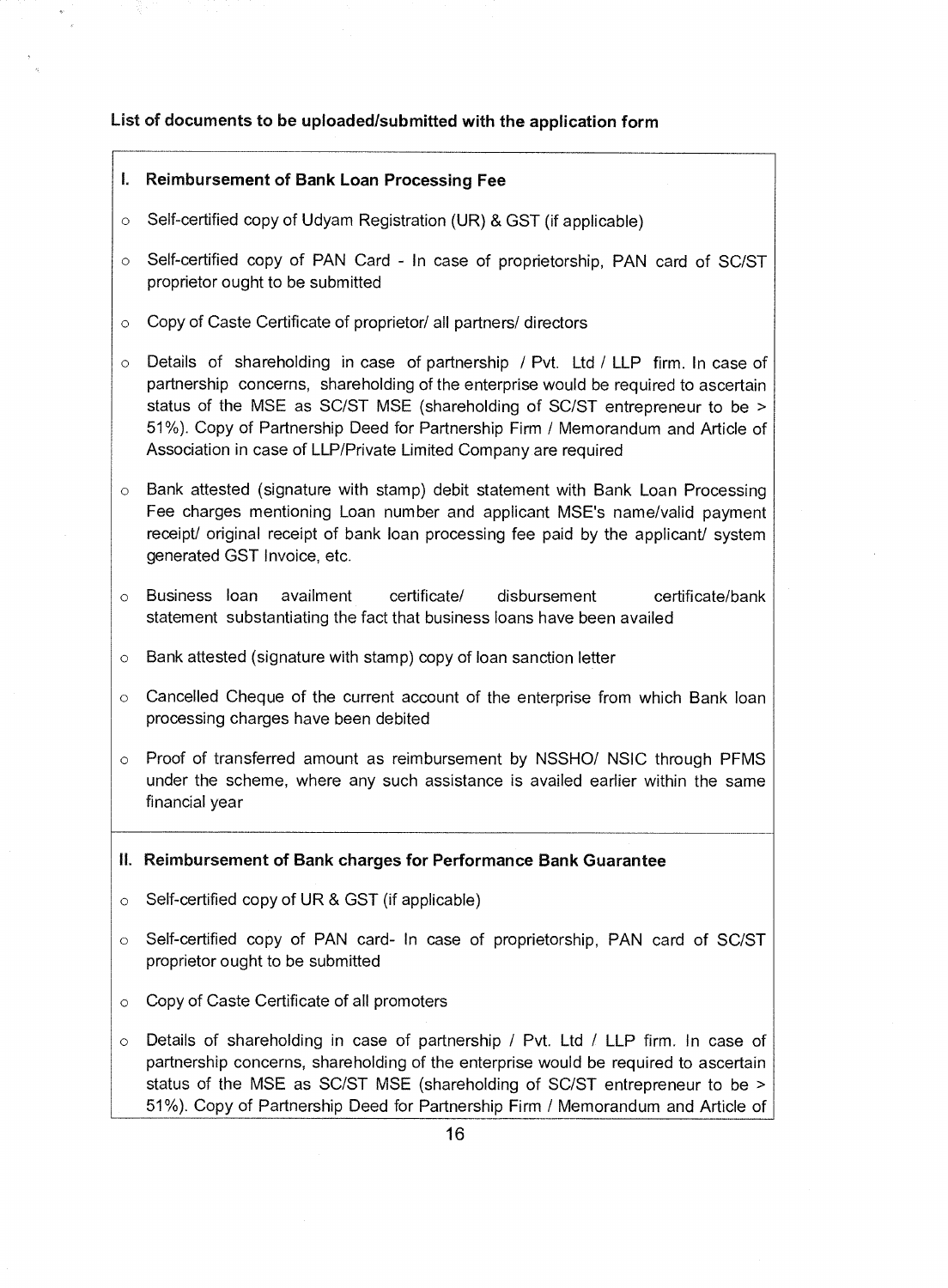Association in case of LLP/Private Limited Company are required

- $\circ$  Bank attested (signature with stamp) debit statement with PBG charges mentioning Bank Guarantee number and applicant MSE's name
- $\circ$  Bank attested and stamped(signature with stamp) copy of PBG issued by the bank
- $\circ$  Cancelled Cheque of the current account of the enterprise from which Bank Charges have been debited
- o Proof of transferred amount as reimbursement by NSSHO/ NSIC through PFMS under the scheme, where any such assistance is availed earlier with in the same financial year
- o Supply Order / Purchase Order/ Work Order from CPSE / Central Govt. organization / Department / State PSE, State Govt. organization / State Department against which PBG is taken and reimbursement is applied for, stating the requirement of PBG submission

### **III. Testing fee reimbursement**

- o Self-certified copy of **UR & GST** (if applicable)
- o Self-certified copy of **PAN** card In case of proprietorship. **PAN** card of SC/ST proprietor ought to be submitted
- o Self-certified copy of Caste certificate of proprietor/ all partners/ directors
- $\circ$  Details of shareholding in case of partnership / Pvt. Ltd / LLP firm. In case of partnership concerns, shareholding of the enterprise would be required to ascertain status of the MSE as SC/ST MSE (shareholding of SC/ST entrepreneur to be > 51%). Attested copy of Partnership Deed for Partnership Firm / Memorandum and
- Article of Association in case of LLP/Private Limited Company are required
- Attested or original copy (signature with stamp) of payment receipt and system generated GST invoice for total amount paid to respective testing center or laboratory for availing various testing services
- Copy of test report duly attested (stamped and signed)
- Proof of transferred amount as reimbursement by NSSHO/ NSIC through PFMS under the scheme, where any such assistance is availed earlier with in the same financial year
- $\circ$  Cancelled Cheque of the current account of the enterprise from which the testing charges have been debited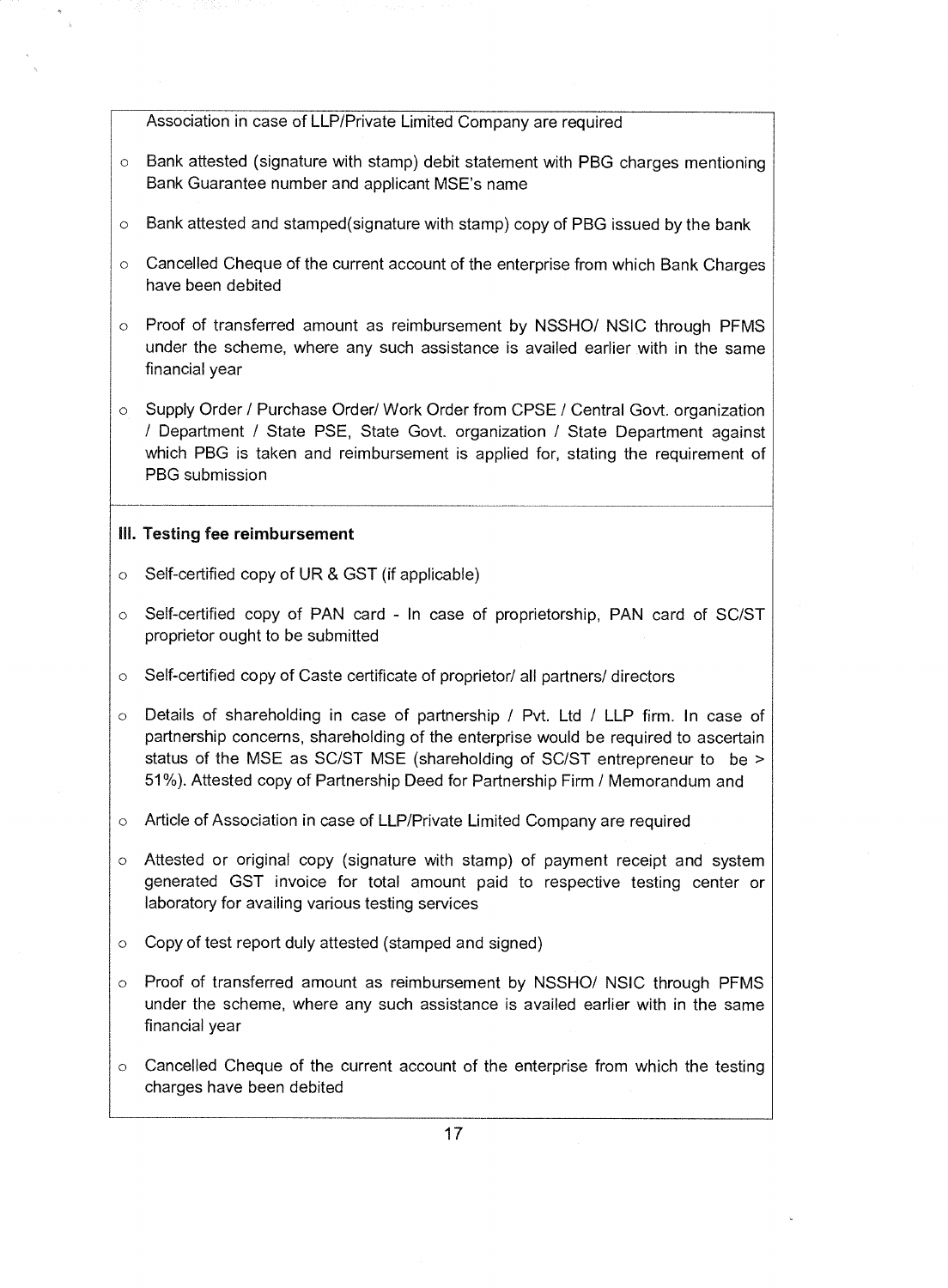|         | IV. Reimbursement of membership /subscription/entry fee of Export Promotion<br>Council                                                                                                                                                                                                                                                                                                                               |
|---------|----------------------------------------------------------------------------------------------------------------------------------------------------------------------------------------------------------------------------------------------------------------------------------------------------------------------------------------------------------------------------------------------------------------------|
| $\circ$ | Self-certified copy of UR                                                                                                                                                                                                                                                                                                                                                                                            |
| $\circ$ | Self-certified copy GST Number, if applicable                                                                                                                                                                                                                                                                                                                                                                        |
| $\circ$ | Self-certified copy PAN card - In case of proprietorship, PAN card of SC/ST<br>proprietor ought to be submitted                                                                                                                                                                                                                                                                                                      |
| $\circ$ | Self-certified copy of Caste certificate of proprietor/ all partners/ directors                                                                                                                                                                                                                                                                                                                                      |
| $\circ$ | Details of shareholding in case of partnership / Pvt. Ltd / LLP firm. In case of<br>partnership concerns, shareholding of the enterprise would be required to ascertain<br>status of the MSE as SC/ST MSE (shareholding of SC/ST entrepreneur to be ><br>51%). Attested copy of Partnership Deed for Partnership Firm / Memorandum and<br>Article of Association in case of LLP/Private Limited Company are required |
| $\circ$ | Attested copy of Certificate of valid Import & Export Code (IEC) allotted by the<br>concerned office of the Joint/ Dy. Director General of Foreign Trade (DGFT)                                                                                                                                                                                                                                                      |
| $\circ$ | Attested copy of valid Registration Cum Membership Certificate (RCMC) issued by<br>the respective Export Promotion Council (EPC) post registration                                                                                                                                                                                                                                                                   |
| $\circ$ | Original/ Attested copy of Registration Cum Membership Certificate (RCMC) issued<br>earlier by the respective EPC, in case of existing members renewing their<br>memberships                                                                                                                                                                                                                                         |
| $\circ$ | Proof of transferred amount as reimbursement by NSSHO/ NSIC through PFMS<br>under the scheme, where any such assistance is availed earlier with in the same<br>financial year                                                                                                                                                                                                                                        |
| $\circ$ | Attested (signature with stamp) or original copy of membership fee payment<br>receipt and system generated GST invoice (with breakup of fees paid (entrance<br>fee, annual membership/subscription fee)) for total amount paid to respective Export<br><b>Promotion Councils (EPCs)</b>                                                                                                                              |
| $\circ$ | Cancelled Cheque of the current account of the enterprise from which the EPC<br>membership fee has been debited                                                                                                                                                                                                                                                                                                      |
|         | <b>V. REIMBURSEMENT</b><br><b>RANKED</b><br><b>MANAGEMENT INSTITITUTION's</b><br><b>OF</b><br><b>NIRF</b><br><b>COURSE FEES TO SC/ST ENTREPRENEURS</b>                                                                                                                                                                                                                                                               |
| $\circ$ | Application form duly filled and signed (to be filled online on NSSH website followed<br>by a print of the form)                                                                                                                                                                                                                                                                                                     |
| $\circ$ | Copy of Applicant's Aadhaar Card or other ID proof (Other ID proof allowed only in                                                                                                                                                                                                                                                                                                                                   |

 $\hat{\mathcal{A}}$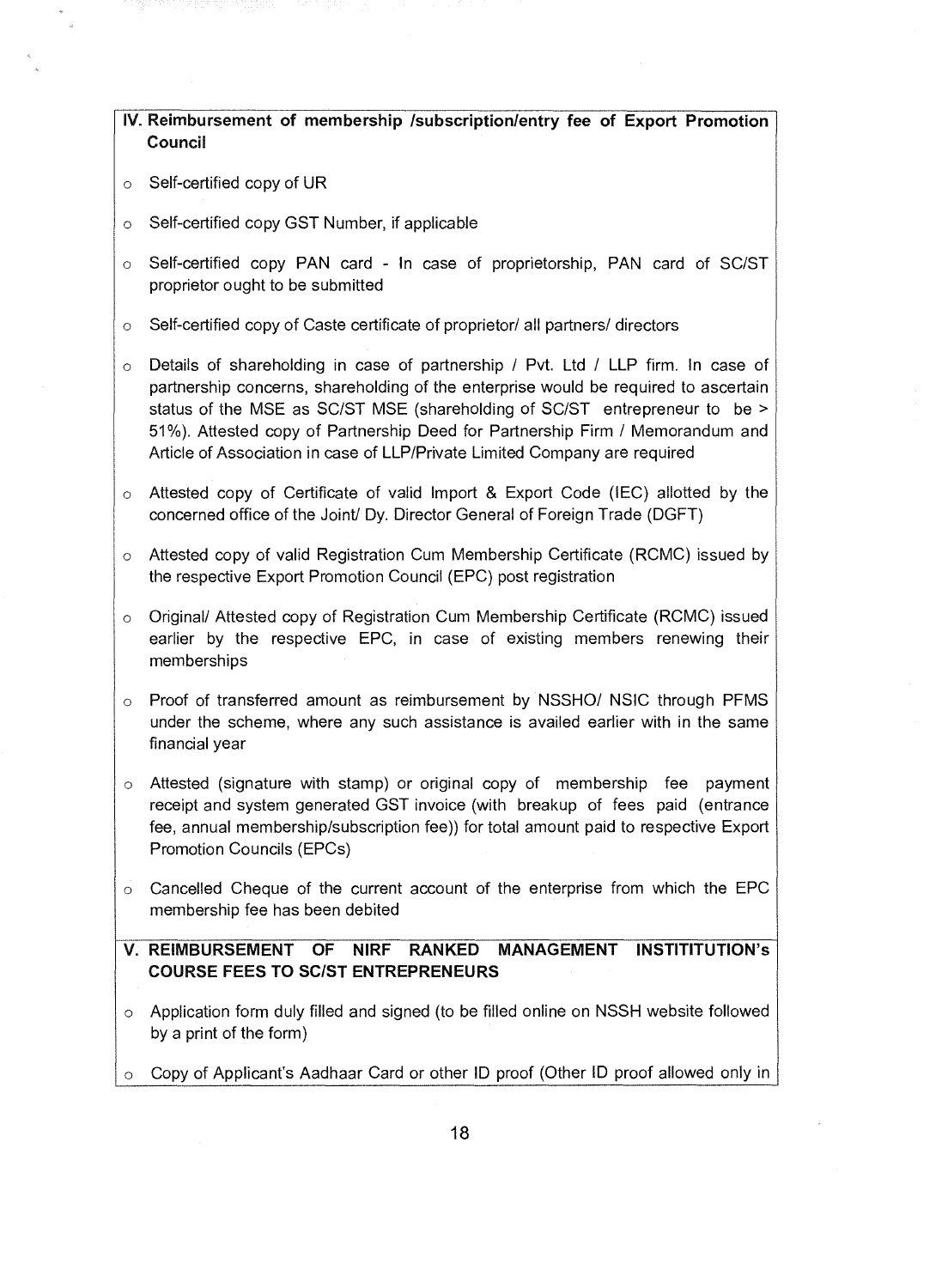case of states where Aadhaar is not available)

- o Proof of age of applicant (Pan Card, Driving License)
- o Social category Certificate
- o Cancelled cheque for bank details of the enterprise
- Original Bank Statement where the course debit charges are visible along with the name of entrepreneur/enterprise as per the cancelled cheque
- o Enterprise Details
- Copy of Udyam Registration  $\circ$
- o PAN Card (In case of proprietorship firm- PAN of entrepreneur/ in case of other categories of firm- PAN of the enterprise)
- GST Number  $\circ$
- Additional documents in case of ward of SC ST Entrepreneur  $\circ$ 
	- Proof for establishing relationship between the nominator and nominee (any government issued document with name of nominee and nominator on it e.g. passport, driving license, birth certificate, election I card, Aadhar card, educational certificate etc.)
	- Nomination form duly filled and signed by entrepreneur in favor of ward declaring that she/he is that the applicant is his/ her ward (Son/ daughter).
- Details of the course  $\circ$ 
	- Enrollment Number
	- Certificate of successful completion of course
	- Fee receipt/ challan of fee submission (original)
	- Feedback form

### **VI. Reimbursement for Govt. promoted E-commerce portal**

- Self-certified copy of UR  $\circ$
- Self-certified copy of PAN card in case of proprietorship, PAN card of SC/ST  $\circ$ proprietor ought to be submitted
- Copy of Caste Certificate of all promoters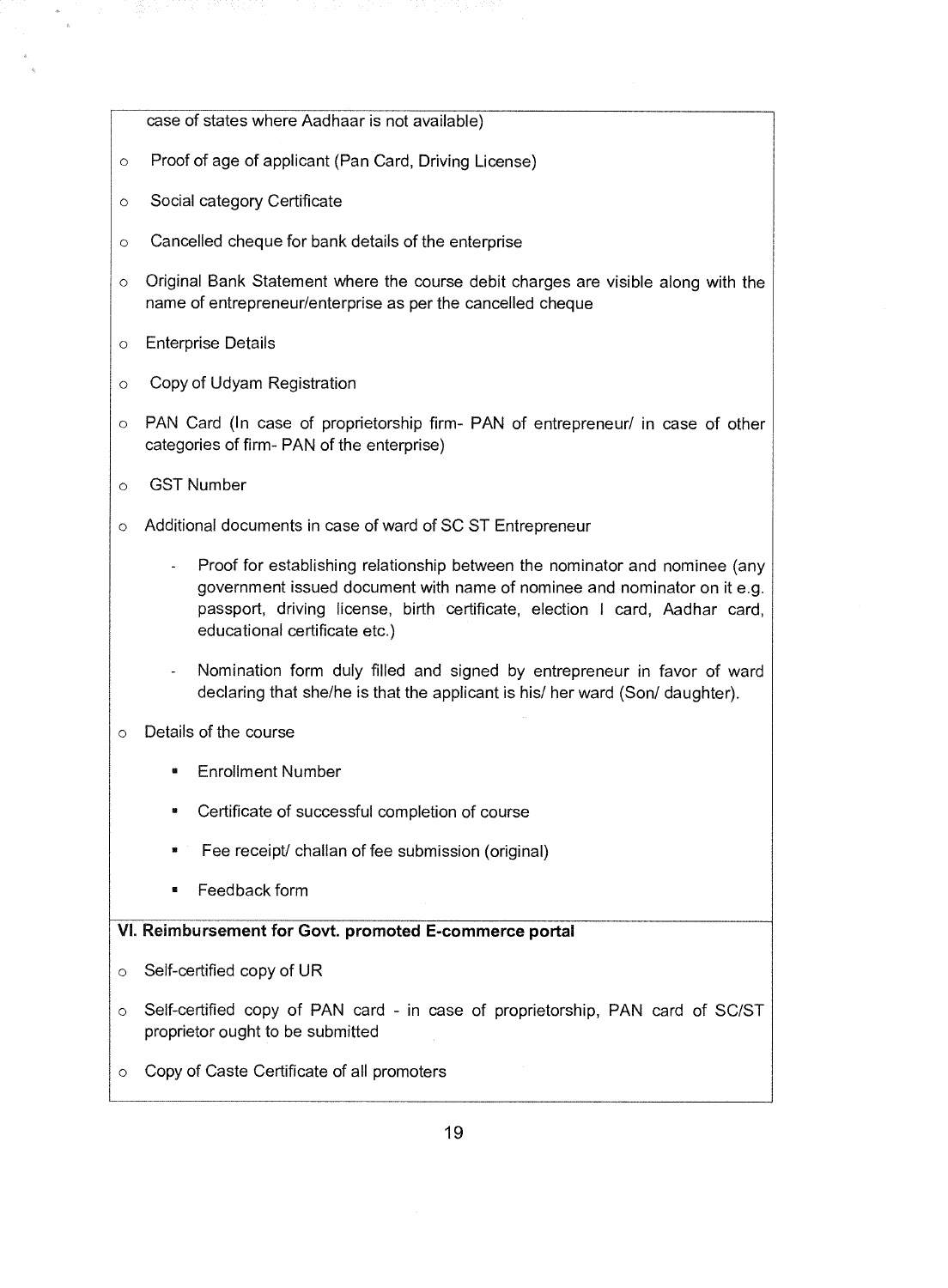- Cancelled Cheque of the current account of the enterprise from which the EPC  $\circ$ membership fee has been debited
- o Proof of transferred amount as reimbursement by NSSHO/ NSIC through PFMS under the scheme, where any such assistance is availed earlier with in the same financial year
- o Details of shareholding in case of partnership / Pvt. Ltd / LLP firm. In case of partnership concerns, shareholding of the enterprise would be required to ascertain status of the MSE as SC/ST MSE (shareholding of SC/ST entrepreneur to be > 51%). Attested copy of Partnership Deed for Partnership Firm / Memorandum and Article of Association in case of LLP/Private Limited Company are required
- o Attested copy of valid membership/registration certificate issued from e-commerce portal along with the copy of receipt of amount paid for membership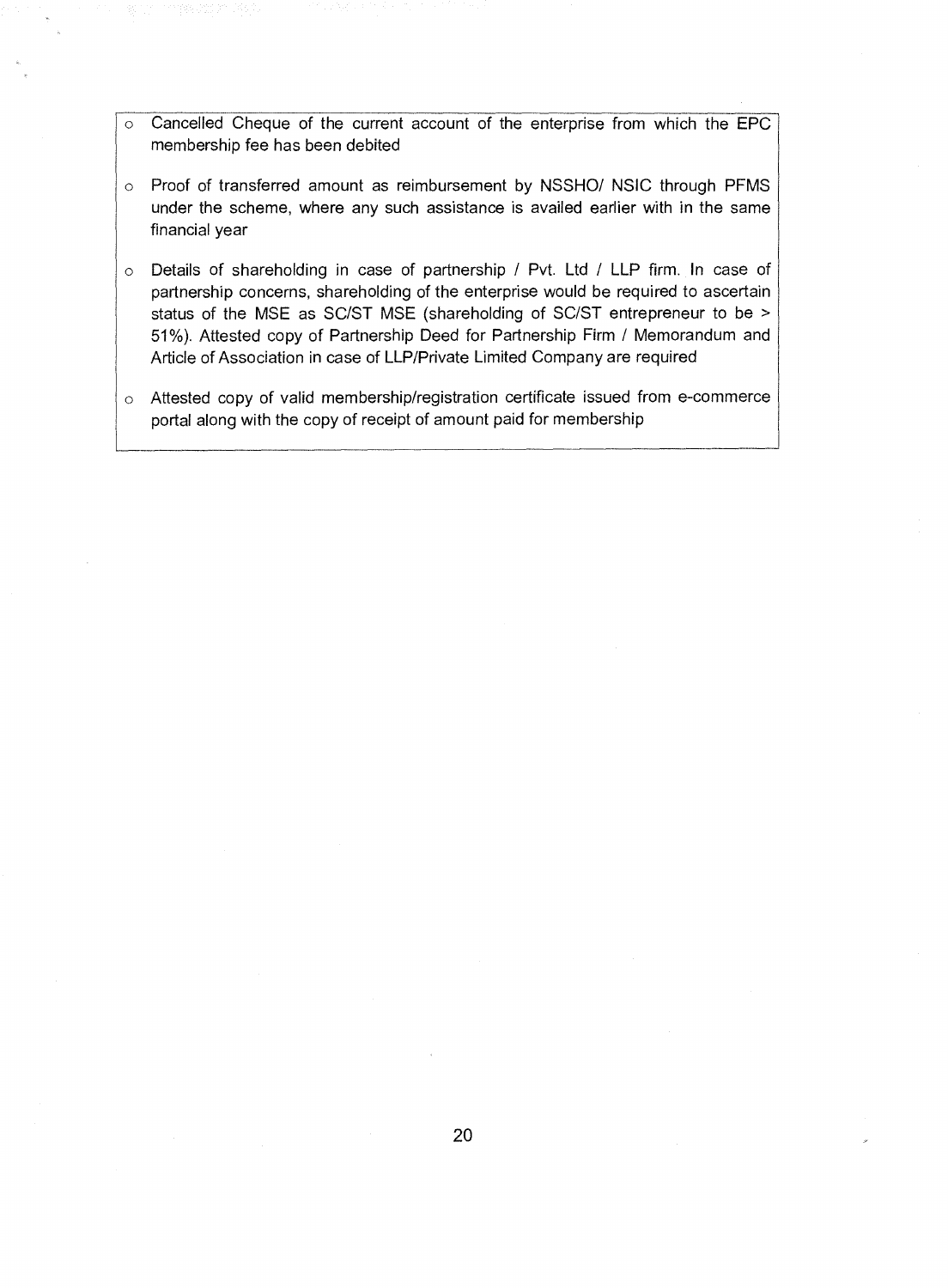## **CHAPTER- IV**

# **SPECIAL MARKETING ASSISTANCE SCHEME (SMAS) FOR SC/ST ENTREPRENEURS**

### **1. Objective**

The Ministry of Micro, Small & Medium Enterprises has been operating various schemes to provide marketing support to the MSMEs and also facilitate them in tapping and developing overseas markets to the MSMEs. It has been felt that there is abysmal representation of the MSMEs owned by SC/ST entrepreneurs in participation of events under above schemes. With the objective to encourage SC/ST enterprises for availing marketing support for their development and growth, such schemes have been synergized to form Special Marketing Assistance Scheme (SMAS).

Under the above scheme, marketing support is provided to the SC/ST enterprises for enhancement of competitiveness and marketability of their products through National SC-ST Hub by way of the following type event:

- 1. Organizing Visit to International Exhibitions/Trade Fairs/Seminars Abroad
- 2. Participation in International Exhibitions/Trade Fairs Abroad
- 3. Organizing Visit to Domestic Exhibitions/Trade Fairs
- 4. Participation in Domestic Exhibitions/Trade Fairs
- 5. Vendor Development Programmes
- 6. Organizing Workshops/Seminars/Awareness Campaigns

#### **2. Eligibility**

- SC/ST entrepreneurs shall be allowed reimbursement under SMAS for maximum of 2 (two) international events and 4 (four) domestic events in a financial year, irrespective of the number of units they own. Also, a person cannot represent more than one MSE in a financial year.
- Minimum participation of 5 SC/ST Enterprises for participation in international exhibitions/trade fairs abroad.
- In case of participation of 5 or more SC/ST enterprises in international events abroad, 1 representative from NSIC may accompany. However, in case of participation of more than 10 SC/ST enterprises, one more representative from NSIC / Ministry of MSME may be considered. The duty allowance for such officials shall be as per their entitlement.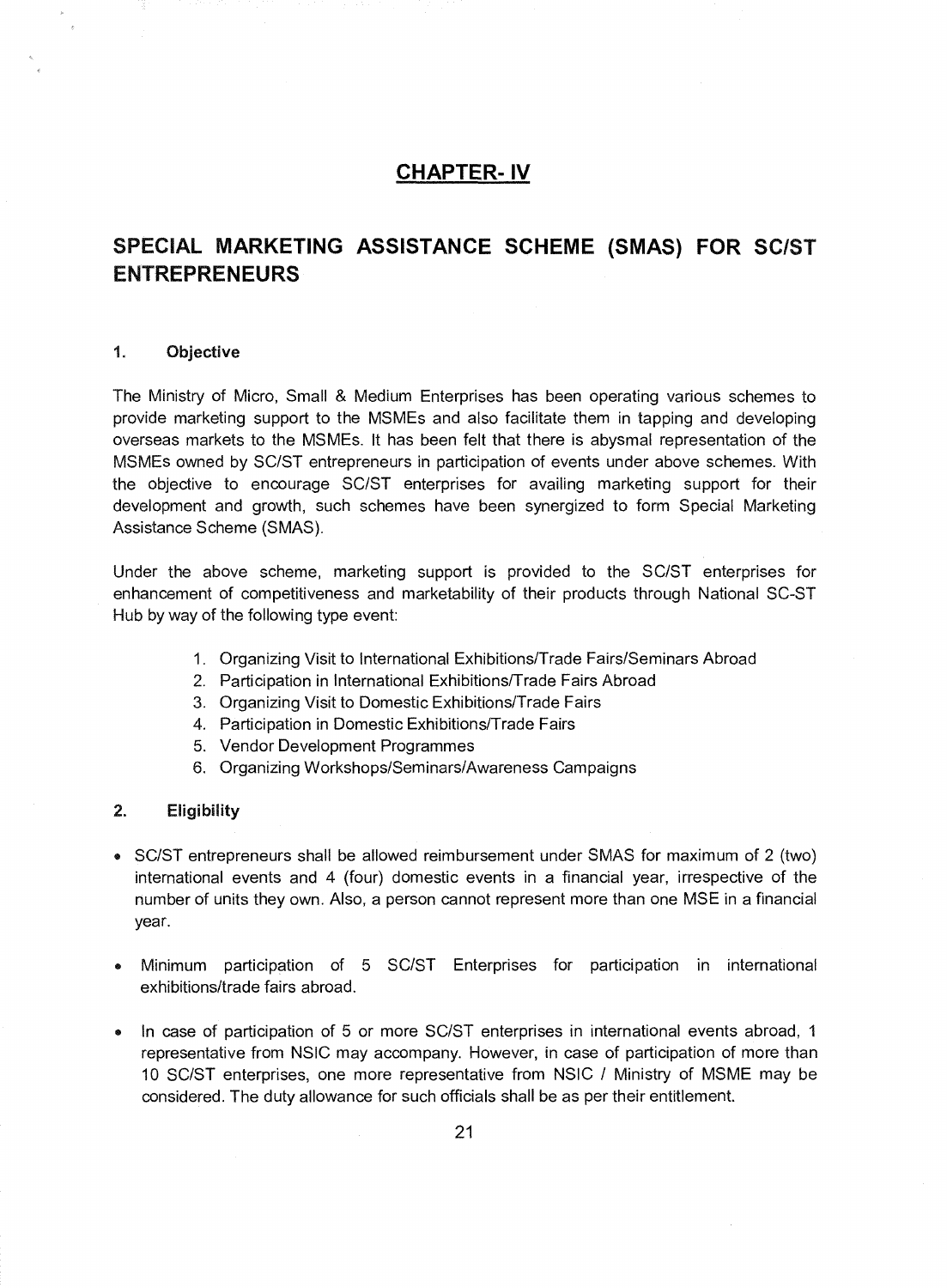- The SC/ST units may apply under SMAS at least a month in advance for domestic events and two months for international events.
- The proposals under SMAS shall be examined by the implementing agency and placed before Project Steering Committee (PAC). Any deviation may be with the approval of Secretary(MSME).
- The Scheme of SMAS shall be monitored and funded under National SC-ST Hub.

3. Scale of assistance for various activities with component-wise admissibility are given below :

| Physical mode<br>Α.                                              |                              |                                                                                                                                                                 |                            |  |
|------------------------------------------------------------------|------------------------------|-----------------------------------------------------------------------------------------------------------------------------------------------------------------|----------------------------|--|
| <b>Activity</b>                                                  | Component                    |                                                                                                                                                                 | <b>Scale of Assistance</b> |  |
| <b>Organizing Visit to</b><br>International                      | Airfare                      | 100% of the economy class Airfare by the<br>shortest route for one representative belonging<br>SC/ST<br>each participating<br>SC/ST<br>from<br>to<br>enterprise |                            |  |
| <b>Exhibitions/Trade</b><br><b>Fairs/Seminars</b><br>Abroad      | Daily Allowance              | Double of the rate of the country specified daily<br>allowance as per MEA guidelines. This would<br>include expenses for accommodation transport<br>etc.        |                            |  |
|                                                                  | Maximum Budgetary<br>support | Rs. 1.50 Lac for a participating SC/ST enterprise<br>per event                                                                                                  |                            |  |
|                                                                  | Built-up stall charges       | 100% subsidy on minimum stall size.                                                                                                                             |                            |  |
|                                                                  | Airfare                      | 100% of the economy class Airfare by the<br>shortest route for one representative belonging<br>SC/ST<br>each participating<br>SC/ST<br>from<br>to<br>enterprise |                            |  |
| Participation<br>in<br>International<br><b>Exhibitions/Trade</b> | Daily Allowance              | Double of the rate of the country specified daily<br>allowance as per MEA guidelines. This would<br>include expenses for accommodation, transport<br>etc.       |                            |  |
| <b>Fairs Abroad</b>                                              | Freight                      | Rs. 30000 maximum                                                                                                                                               |                            |  |
|                                                                  |                              | Micro SC/ST<br>Enterprises                                                                                                                                      | <b>Rs.3.00 Lacs</b>        |  |
|                                                                  | Maximum Budgetary<br>support | Small SC/ST<br>Enterprises                                                                                                                                      | <b>Rs.2.50 Lacs</b>        |  |
|                                                                  |                              | Medium SC/ST<br>Enterprises                                                                                                                                     | <b>Rs.1.50 lacs</b>        |  |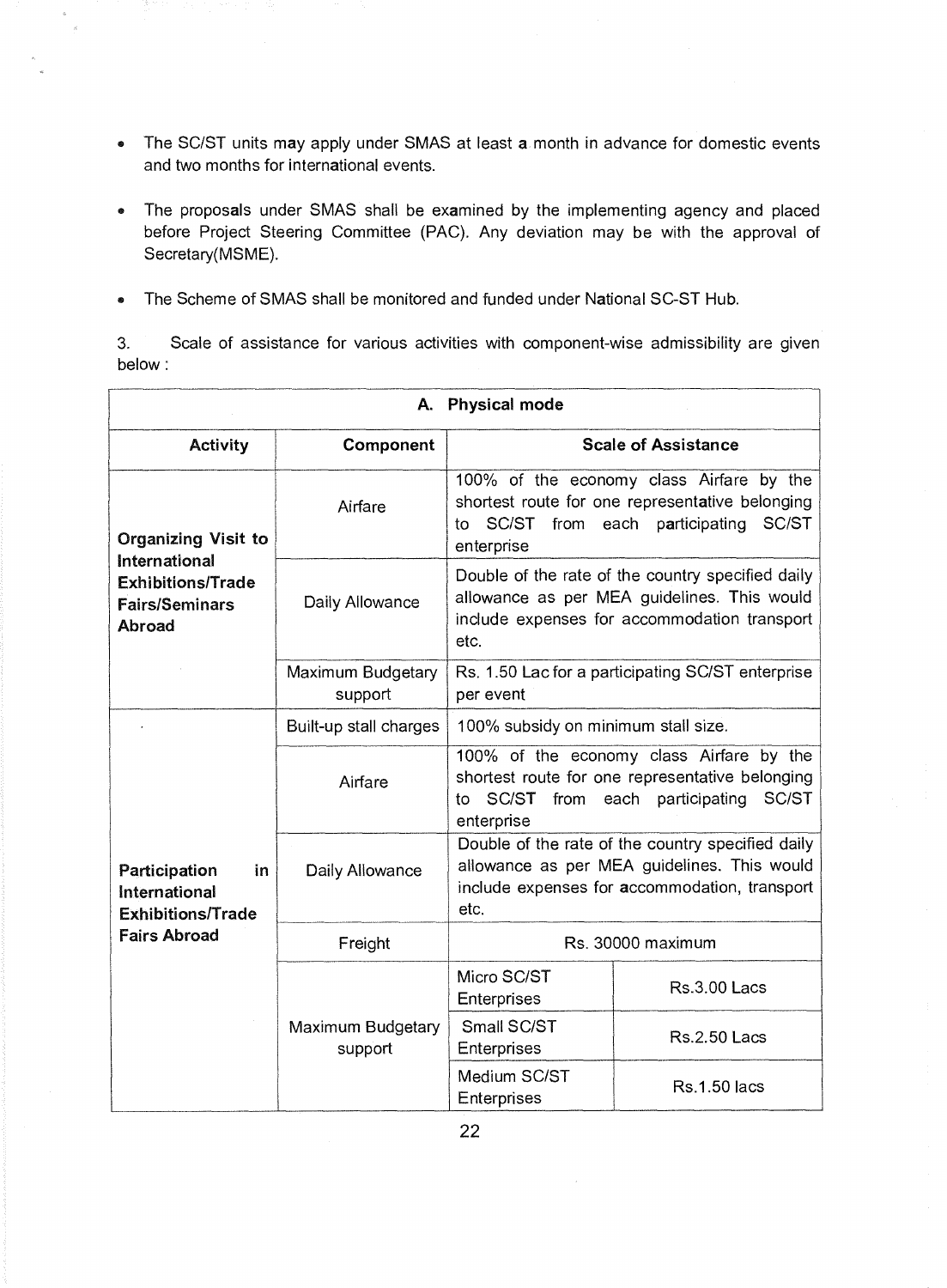| <b>Organizing Visit to</b><br><b>Domestic</b><br><b>Exhibitions/Trade</b><br>Fairs                           | Fare                         | 100% to and fro actual fare of bus /train/air<br>travel (limited to AC-III tier class) from the<br>nearest railway station/ airport, to the place of<br>exhibition by shortest route for one SC/ST<br>person per SC/ST enterprise<br>subject to<br>maximum of Rs. 10,000/-.                                                                                                                                                                                                                                                                                                                                                                                                                                                                                                                                                                      |
|--------------------------------------------------------------------------------------------------------------|------------------------------|--------------------------------------------------------------------------------------------------------------------------------------------------------------------------------------------------------------------------------------------------------------------------------------------------------------------------------------------------------------------------------------------------------------------------------------------------------------------------------------------------------------------------------------------------------------------------------------------------------------------------------------------------------------------------------------------------------------------------------------------------------------------------------------------------------------------------------------------------|
|                                                                                                              | <b>Built-up Stall</b>        | 100% subsidy on minimum stall size of the                                                                                                                                                                                                                                                                                                                                                                                                                                                                                                                                                                                                                                                                                                                                                                                                        |
| Participation<br>in<br><b>Domestic</b>                                                                       | charges<br>Fare              | event.<br>100% to and fro actual fare of bus /train/air<br>travel (limited to AC-III tier class) from the<br>nearest railway station/ airport, to the place of<br>exhibition by shortest route for one SC/ST<br>person per SC/ST enterprise<br>subject<br>to<br>maximum of Rs. 10,000/-.                                                                                                                                                                                                                                                                                                                                                                                                                                                                                                                                                         |
| <b>Exhibitions/Trade</b><br><b>Fairs</b>                                                                     | Freight                      | 100% to and fro transport charges for carrying<br>from<br>the<br>exhibits/products<br>location<br>0f.<br>manufacturing unit up to the place of exhibition<br>subject to maximum amount of Rs. 15,000/- per<br>exhibition.                                                                                                                                                                                                                                                                                                                                                                                                                                                                                                                                                                                                                        |
|                                                                                                              | Maximum Budgetary<br>support | Rs. 1.50 Lacs for a participating<br>SC/ST<br>enterprise per event                                                                                                                                                                                                                                                                                                                                                                                                                                                                                                                                                                                                                                                                                                                                                                               |
| Vendor<br>Organizing<br>VDPs /<br>Development<br><b>BSM</b><br>by<br>Industry<br>Programmes<br>Associations, |                              | The budget would depend upon the various<br>components of the expenditure <i>i.e.</i> space rental,<br>interior decoration, advertisement, stationery &<br>printing<br>material,<br>transportation,<br>lunch/<br>refreshments etc. Financial assistance will be<br>provided on reimbursement basis to the<br>organization subject to production of supporting<br>Invoices and complete information of event and<br>However, the<br>participants.<br>net<br>budgetary<br>support for the VDP would be subject to the<br>following limits:-<br>National level: Rs.10 Lacs<br>State / regional level :<br>• Rs. 5 Lacs if the meet is held in 'A' class<br>cities.<br>Rs. 3 Lacs if the meet is held in 'B' class<br>cities.<br>Rs. 2 Lacs if the meet is held in 'C' class<br>$\bullet$<br>cities.<br>Rs. 1 Lac if the meet is held in rural areas |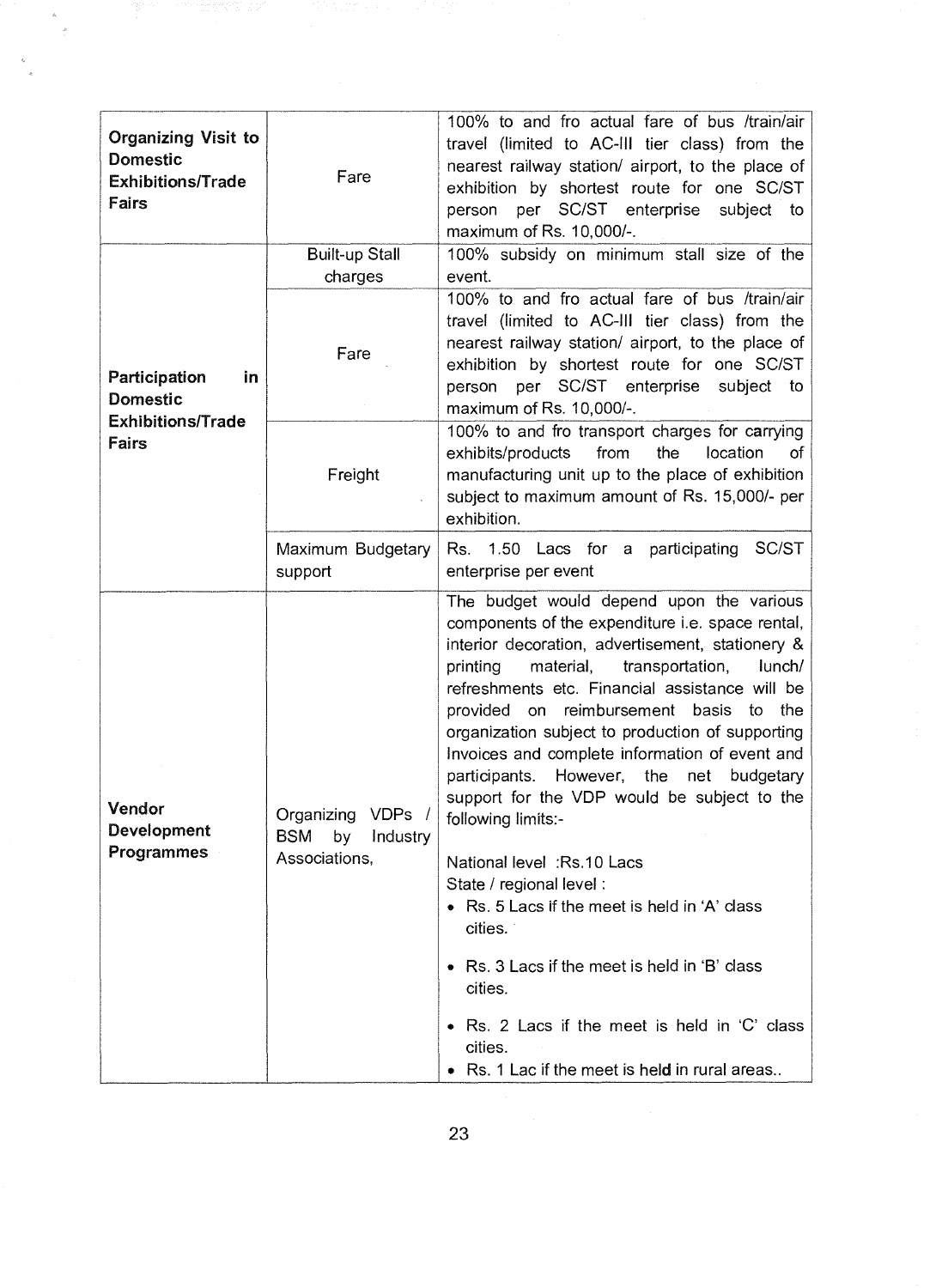| Workshops/<br>Seminars/<br>Awareness<br>Campaigns                                           | To be organized by<br>Industry Association,<br>Offices<br>Field<br>οf<br>MSME-DIs,<br>NSIC,<br>banks, EPCs, etc.                                                                                                                                            | Expenditure for organizing Workshop/Seminars<br>would be subject to a maximum limit of : -<br>National level: Rs.5 Lacs<br>State / regional level :<br>• Rs. 2,00,000 in case of 'A' class cities.<br>• Rs. 1,00,000 in case of 'B' class cities.<br>• Rs. 50,000 in case of 'C' class cities.<br>• Rs. 30,000 in case of rural areas.<br>Financial assistance<br>will<br>be<br>provided<br>on<br>reimbursement basis to the organization subject<br>production of supporting<br>Invoices and<br>to.<br>complete information of event and participants. |  |
|---------------------------------------------------------------------------------------------|-------------------------------------------------------------------------------------------------------------------------------------------------------------------------------------------------------------------------------------------------------------|---------------------------------------------------------------------------------------------------------------------------------------------------------------------------------------------------------------------------------------------------------------------------------------------------------------------------------------------------------------------------------------------------------------------------------------------------------------------------------------------------------------------------------------------------------|--|
|                                                                                             | С.                                                                                                                                                                                                                                                          | <b>Virtual mode</b>                                                                                                                                                                                                                                                                                                                                                                                                                                                                                                                                     |  |
| Participation in<br><b>International</b><br><b>Exhibitions/Trade</b><br><b>Fairs Abroad</b> | Scale of assistance for participation in international exhibitions/trade fair<br>abroad will be applicable as per the provisions under International<br>Cooperation (IC) Scheme and Procurement and Marketing Assistance<br>Scheme (PMAS) of this Ministry. |                                                                                                                                                                                                                                                                                                                                                                                                                                                                                                                                                         |  |
| Participation in<br><b>Domestic</b><br><b>Exhibitions/Trade</b><br>Fairs                    |                                                                                                                                                                                                                                                             |                                                                                                                                                                                                                                                                                                                                                                                                                                                                                                                                                         |  |
| Organize Vendor<br>Development<br>Programmes/<br>Workshops,                                 | (i)<br>Up to Rs. 2 lacs or actual for Virtual Space/Platform/ License<br>Fee/<br>Rent<br>Up to Rs. 2 lacs or actual for advertising and publicity<br>(ii)                                                                                                   |                                                                                                                                                                                                                                                                                                                                                                                                                                                                                                                                                         |  |
| Seminars and<br>Awareness                                                                   |                                                                                                                                                                                                                                                             |                                                                                                                                                                                                                                                                                                                                                                                                                                                                                                                                                         |  |
| Campaigns:                                                                                  | Up to Rs. 1 lacs or actual for Translation and Interpretation<br>(iii)<br>charges involved in the virtual event                                                                                                                                             |                                                                                                                                                                                                                                                                                                                                                                                                                                                                                                                                                         |  |

### **(C) Mega Events**

 $\tilde{\mathcal{C}}$  $\bar{z}$ 

> Apart from the above components, it is proposed to include a provision for organsing Mega SC-ST conclaves/conferences in partnership with Industry Associations/ organizations of the Ministry of MSME. The financial assistance for such events will be recommended by PSC and approved at the level of Secretary, MSME with consultation of IFW.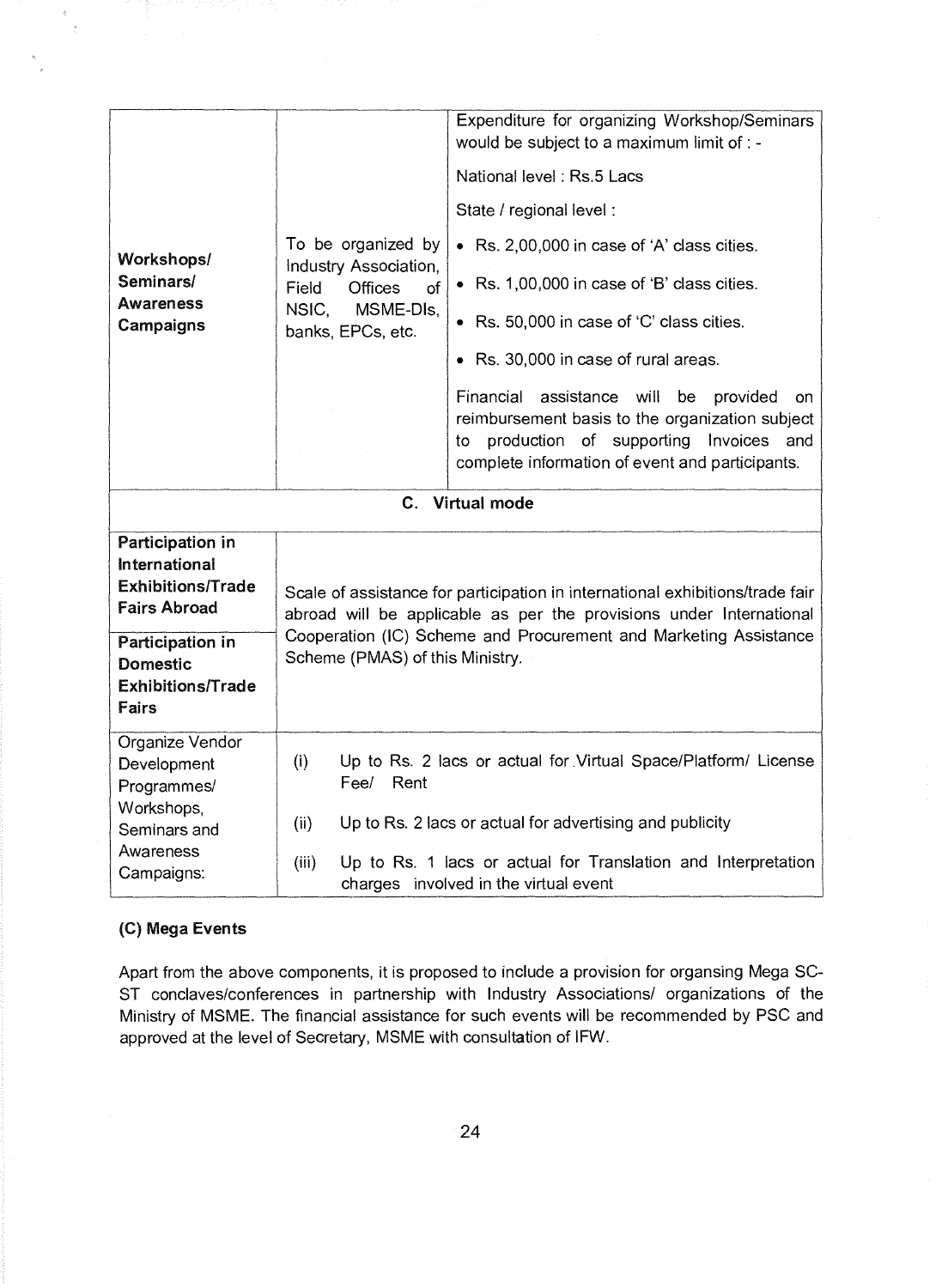4. Project Screening Committee headed by the Joint Secretary (NSSH) of the Ministry will approve the proposals. The expenditure under SMAS will be considered by the Project Screening Committee.

-0-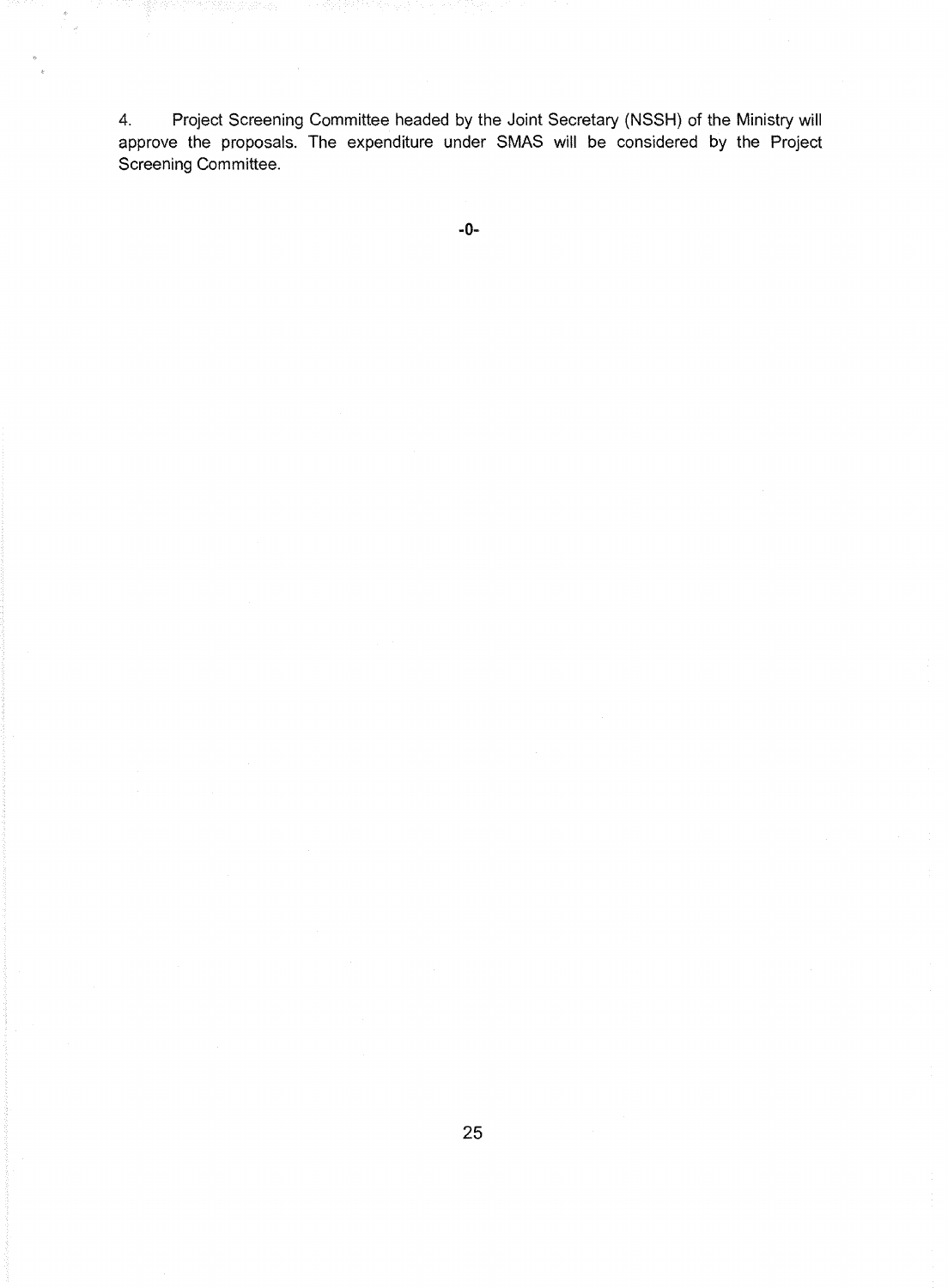## **PART - 'B'**

## **ADMINISTRATIVE STRUCTURE**

- . National SC-ST Hub (NSSH) scheme of Ministry of MSME is implemented by National Small Industries Corporation (NSIC). An NSSH Cell created by NSIC is performing day to day operations related to execution of the scheme and is headed by a Senior GM level officer. The NSSH cell is reporting to Functional Director, NSIC, who is in turn reporting to CMD-NSIC. NSIC to be paid an amount equal to 7.5 % of total expenditure incurred as administrative expenses under the scheme.
- 2. At Ministry level, SME division is the administrative division responsible for monitoring the implementation of the scheme. Further, there is a provision of the three committees namely High-Power Monitoring Committee (HPMC), Advisory and Project Screening Committee (PSC), which are responsible for regular monitoring, analyzing the need for new interventions and formulation of action plan for smooth implementation of the scheme by NSIC/ NSSH Cell.
- 3. The field level implementation of NSSH scheme is done by 15 National SC-ST hub Offices (NSSHOs) located across all the country. These offices are manned by professionals hired on contractual basis to support SC-ST entrepreneurs through their business lifecycle. The Branch Head and Accounts Head of these NSSHOs are NSIC employees. These personnel shall be responsible for all the field level activities of the Hub and specialize in various areas like Public Procurement, Credit Facilitation, Business Support Activities, etc.

#### **4. Procedure for Engaging Manpower for Implementation of NSSH**

- i. The incumbents for various positions in the NSSH Cell at NSIC Headquarter will be provided by HR Department of NSIC in consultation with Project Screening Committee of NSSH.
- ii. The hiring of contractual manpower for field level implementation of the scheme will be done through specialized manpower providing agencies like NICSI. BECIL, etc. by NSIC in consultation with PSC.
- iii. The incumbents for various positions in the field offices will be selected by committee headed by Director- SME division and co-chaired by Senior GM, NSSH Cell with representative from HR Department of NSIC.
- iv. The Project Screening Committee may assess the project manpower requirement from time to time and recommend for additional manpower with the approval of Secretary, MSME in consultation with IFW.
- v. NSIC may engage technical and managerial consultants as Project Management Unit (PMU) to provide requisite support for smooth implementation of the scheme. Expenditure for hiring of Project Management Consulting Firm for deployment of professionals at PMU in next Financial Cycle may not more than 3% of the total outlay.
- vi. 5 professional/ retired persons/ consultants may be hired in the Ministry to support the hub.